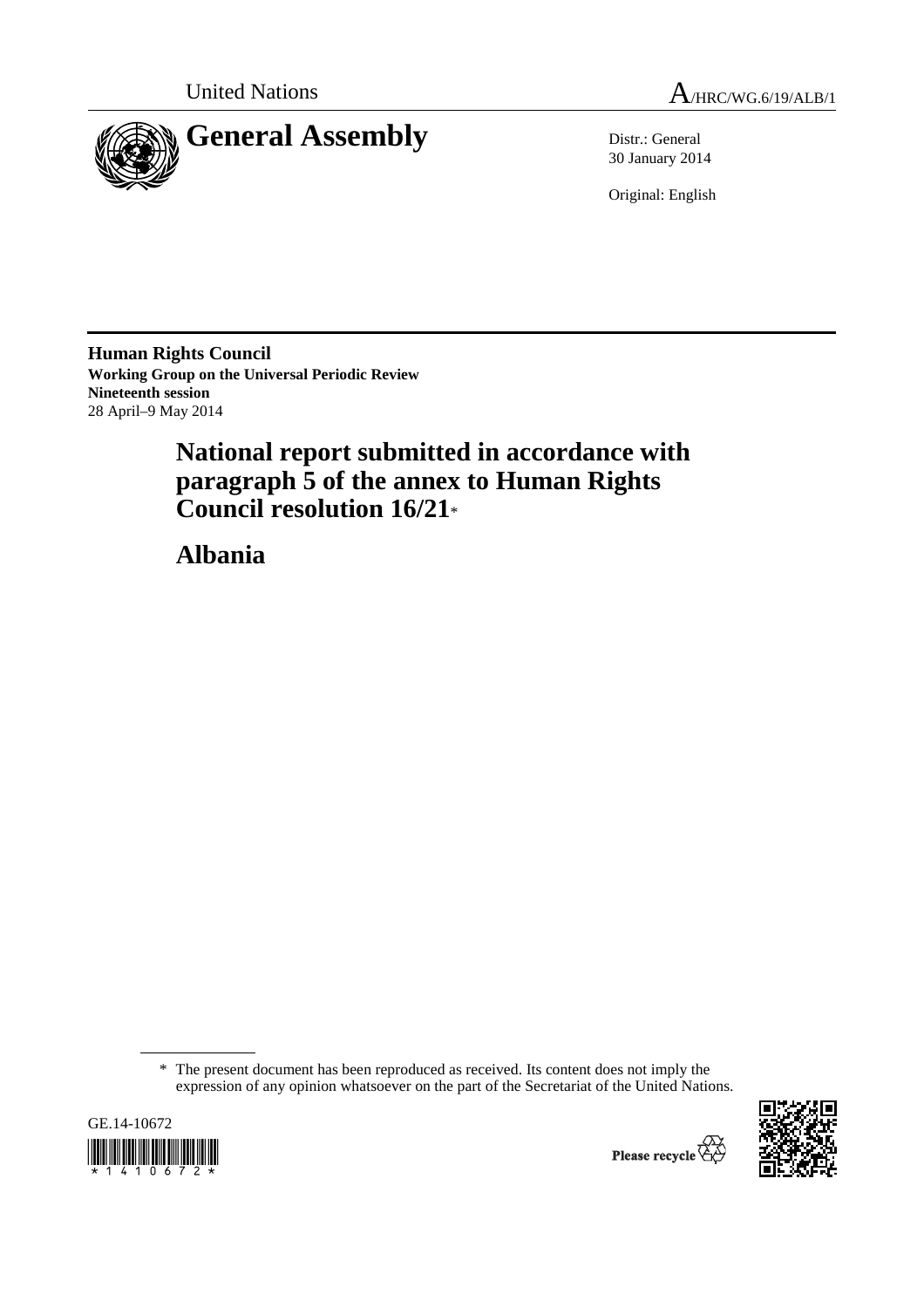## **I. Methodology and consultation process for the preparation of the report**

1. The Report of the Republic of Albania (RA) for the second monitoring cycle of the UPR is prepared in line with the adopted Guidelines provided in the Decision of HRC (A/HRC/DEC/17/119). The Ministry of Foreign Affairs leaded an inter-institutional working group with representatives of governmental and independent institutions. Furthermore, civil society organizations were informed about the drafting of this national Report.

## **II. Development of normative and institutional framework for the promotion and protection of human rights since the first cycle of the UPR**

## **A. Constitutional and legal framework for the protection of human rights and fundamental freedoms**

2. OSCE/ODHIR Report stated that Parliamentary elections held on 23 June 2013, were competitive, with an active participation of voters during the campaign and respecting fundamental freedoms. While the amendments to the Electoral Code in July 2012 improved the general electoral framework by addressing the previous recommendations of OSCE/ODHIR and Venice Commission, thus ensuring a sound base for holding democratic elections.

3. Following the first monitoring cycle of Albania under UPR since 2010, the Albanian institutions have been committed to fulfilling the international obligations, implementing the recommendations of international organizations and institutions, in order to protect human rights and to achieve higher standards. During 2010–2013 the legal and normative framework on the protection of human rights has been enhanced and constantly complemented concerning discrimination, protection of the rights of the child, women's rights, gender equality, domestic violence, trafficking in human beings, protection of persons with disabilities, social assistance, education, health care, justice system, fight against corruption etc.

4. Amendments to the Penal Code during 2012–2013 are in compliance with the obligations deriving from the international Conventions where Albania is a party, with the Law "On Protection from Discrimination" and with the legal practice of Constitutional Court, namely:

- These amendments provide for domestic violence, rape and sexual violence in the marriage, sexual harassment and psychological violence as separate offences and increase punishment for the perpetrators. Likewise, sexual violence including sexual violence with a minor are provided for as separate offences even when the perpetrator is in family relations. The articles related to pornography with the minor, exploitation for prostitution involving even a minor, physical and psychological maltreatment of the minor, trafficking in human beings are amended by adding new elements, increasing the relevant punishments as well as losing parental responsibility.
- Amendments to the Code envisage gender identity and sexual orientation as aggravating circumstances when committing offences and provide for severe punishments for cases of discrimination on the above grounds. Moreover, the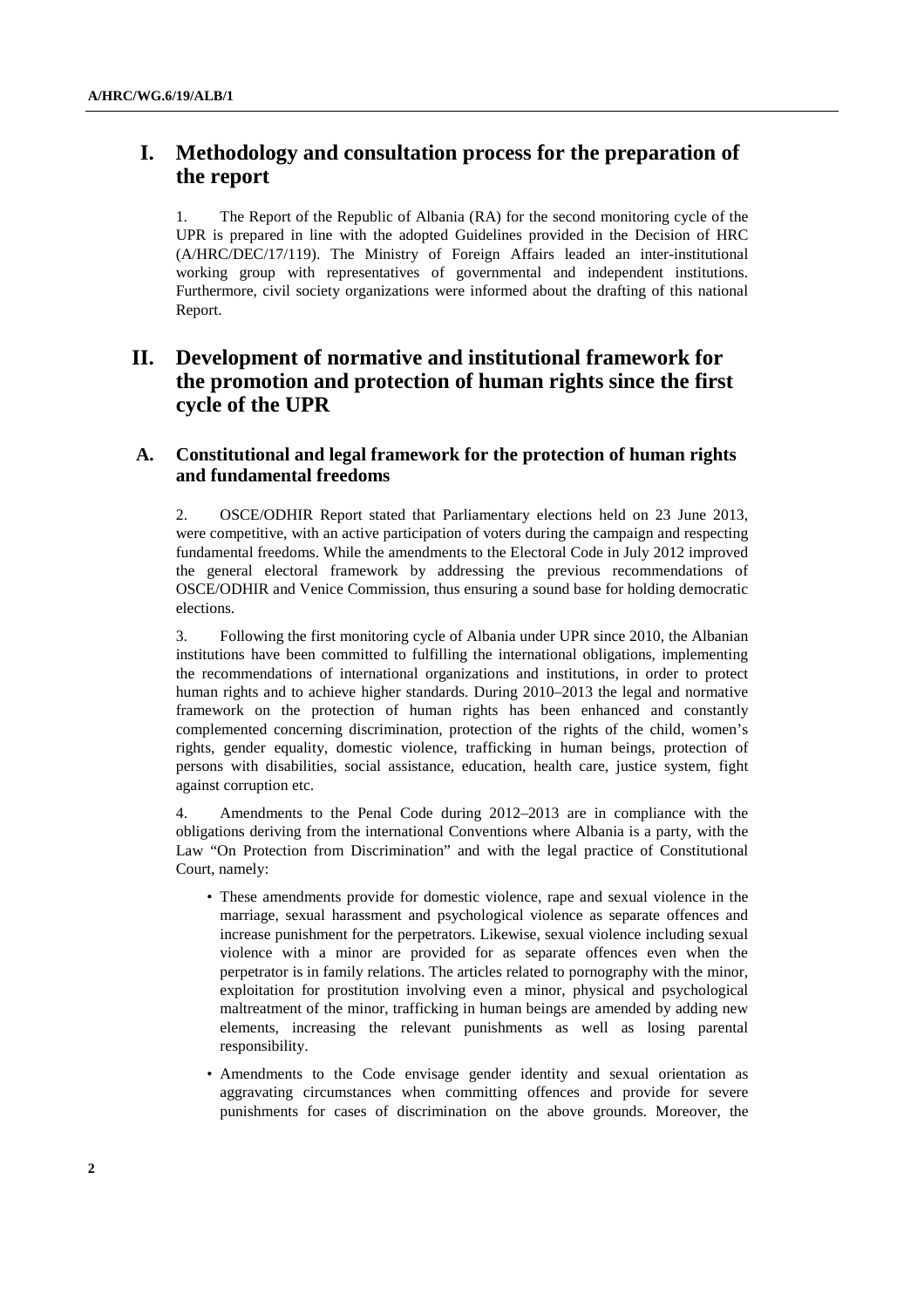criminal offences on "inciting hatred and conflict" and "denying equality of citizens" were amended by including sexual orientation and gender identity.

- The amendments to the Criminal Code in 2013 envisaged a new article on blood feud providing for a more severe punishment.
- The Penal Code envisages "enforced disappearance" as a criminal offence, providing for cases when the offence is committed against children, pregnant women or individuals unable to protect themselves due to different reasons.

5. Law "On Protection from Discrimination" (approved in February 2010) regulates the implementation and respect for the principle of equality related to gender, race, color, ethnicity, language, gender identity, sexual orientation, political, religious or philosophical beliefs, economic condition, educational or social status, pregnancy, parental affiliation and responsibility, age, family or marital status, civil status, residence, health condition, genetic predispositions, disability, membership to a certain group or any other reason by sanctioning the prohibition of discrimination on the above grounds.

6. Law "On the Protection of the Rights of the Child" defines the rights and protection of children including the responsible mechanisms for ensuring the effective protection of these rights. The legal framework in implementing this law reflects the specific measures for the child's protection.

7. During this period numerous laws and bylaws have been amended and adopted, mainly those ensuring the promotion and protection of human rights: Amendments to the laws: "On measures against violence in family relations" (2010); "On occupational health and safety" (2010); "On social assistance and services" (2010, 2011); "On pre-university system in RA" (2012); "On mental health" (2012); "On social housing programs" (2012); "On the organization and functioning of administrative courts and adjudication of administrative disputes" (2012); "On the registration of immovable properties" (2012); "On the protection of personal data" (2012); "On Legal Aid" (2013); "On Foreigners" (2013"; "On audiovisual media in RA" (2013); "On Civil Servant" (adopted in 2013).

8. Furthermore, a series of strategies and action plans have been adopted, reviewed and implemented, namely: "National Strategy on Gender Equality, Reduction of Gender based Violence and Domestic Violence" 2011-2015 and its Action Plan; Action Plan on Children (2012–2015); Cross-Cutting Strategy on Social Protection 2008-2013; National Strategy on People with Disabilities 2005-2015; National Action Plan for the Decade of Roma Inclusion 2010-2015; National Action Plan on the Fight against Trafficking in Human Beings (adopted in 2011); Cross-cutting strategy "Reform in the field of property rights 2013-2020 and its Action Plan"; Action Plan for Nondiscrimination based upon Sexual Orientation 2012-2014 etc.

9. Since the first cycle of the UPR, Albania has signed or/and ratified the following Conventions and protocols:

- UN Convention on the Rights of Persons with Disabilities (ratified in 2012).
- Optional Protocol to the Convention on the Rights of the Child on a Communication Procedures (ratified in 2013).
- Council of Europe Convention on Preventing and Combating Violence against Women and Domestic Violence (ratified in November 2012).
- Council of Europe Convention on Protection of Children against Sexual Exploitation and Sexual Abuse (ratified in 2009, entered into force 1.07.2010).
- Council of Europe Convention on the Exercise of Children's Rights (ratified in 2011).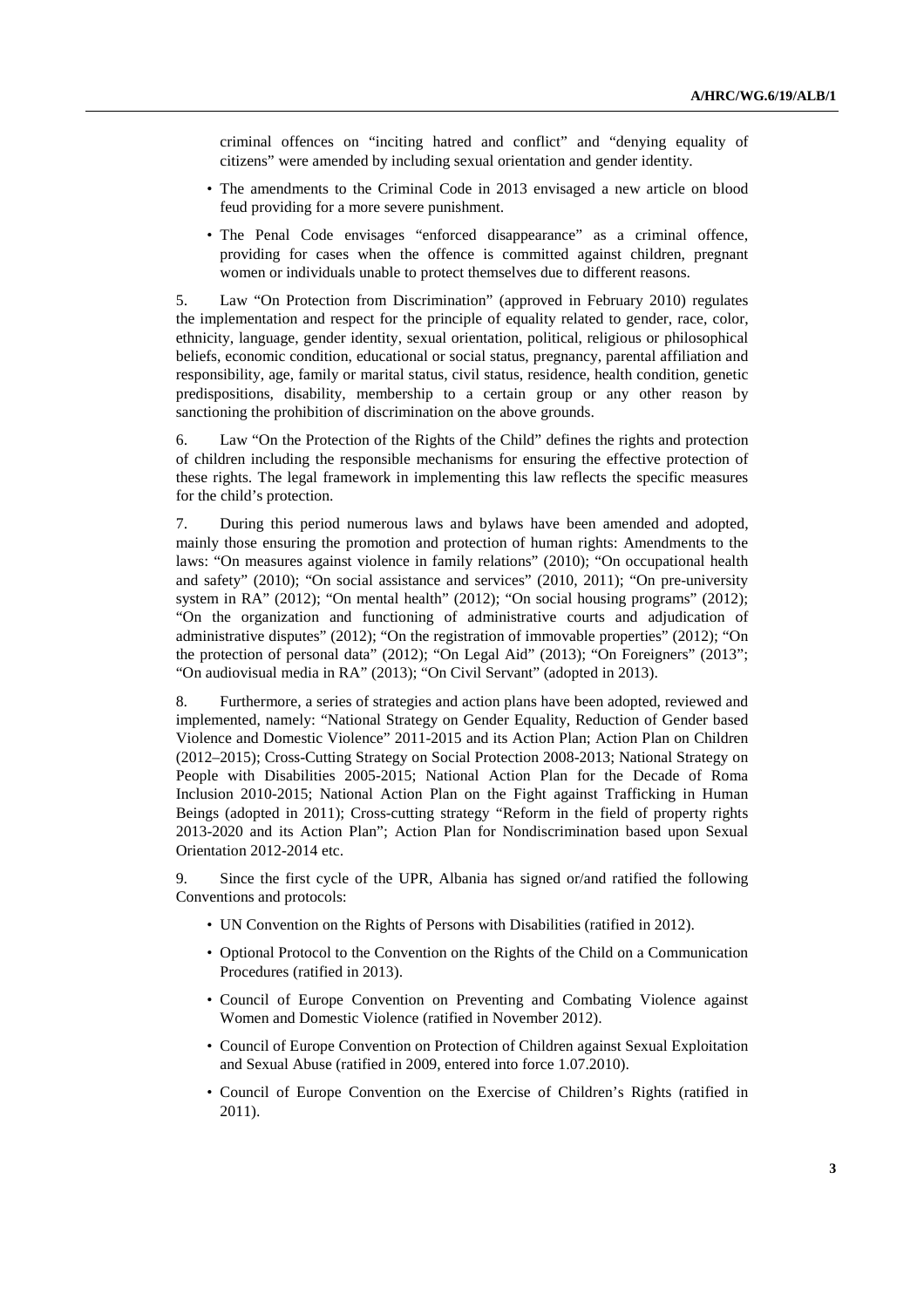• Third Additional Protocol to the European Convention on Extradition (ratified in 2011).

10. The basic principles of our foreign policy outlined in the government program are generally accepted norms of international law, of mutual understanding and of respect among nations, respecting human rights and fundamental freedoms, good neighborly relations and regional cooperation along with international solidarity. The rule of law and respect for and protection of human rights plays a significant role in the government program, which also determines tangible objectives related to education, health care, gender equality, social treatment and inclusion, the fight against corruption and economic development etc.

### **B. Institutional framework for the protection of human rights**

11. Since 2011 the Commissioner for Protection from Discrimination (CPD), a public, independent institution was elected from the Assembly, based on the law on Protection from Discrimination. It is the responsible authority "ensuring the effective protection from discrimination and from any form of behavior inciting discrimination".

12. The Commissioner for the Protection of Personal Data established in conformity to the law "On Protection of Personal Data" as the independent and supervising authority for the application of rules on personal data processing by all public and private bodies.

13. In 2013 were established the: First Instance Administrative Courts; the Administrative Court of Appeal and the Administrative College of the High Court, in accordance with the law "On the organization and functioning of administrative courts". They sentence administrative disputes and disputes due to illegal interventions or failure to act from public bodies.

14. National Council for the Protection of the Rights of the Child, as an advisory body to the Council of Ministers drafts and coordinates policies for child protection.

15. Since 2011, State Agency for the Protection of the Rights of the Child has been functioning based on the law "On the protection of children", as an executive institution coordinating the work for the protection of the rights of children, responsible for monitoring the application of the legal framework and policies related to children, coordinating with the responsible state bodies as well as imposing sanctions for infringing the law.

16. Since 2012 was established the Mechanism for coordinating the work among the responsible authorities to refer cases of children at risk.

17. At the local government level, the Units for the Rights of the Child (URCH) were established and have been functioning at the regional level (municipality or commune) along with URCH.

18. Based on "The New Cooperation Agreement on its Functioning" (June 2012), the National Referral Mechanism for Victims/Potential Victims of Trafficking (VP/PVT) is responsible for the identification, referral, protection and assistance of the victims of trafficking or potential/ victims along with their re-integration.

19. Since 2011, the Task Force against Trafficking in Human Beings has been functioning in line with the reviewed agreement of the National Referral Mechanism for VP/PVT, functioning in 24 municipalities so far. While in 2011 was established Mechanism coordinating the work of referring cases of violence in family relations based on the law "On measures against violence in family relations".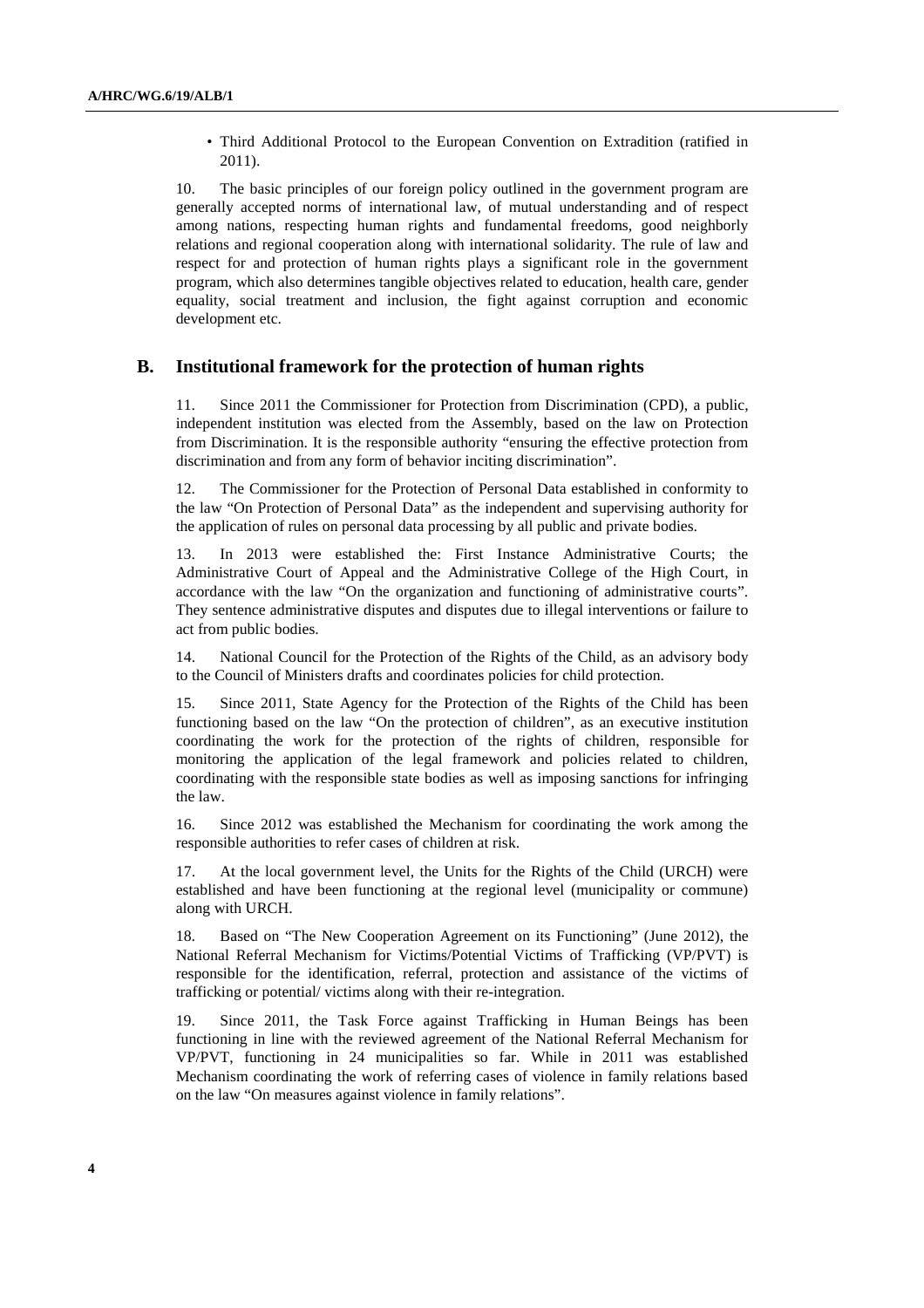20. The amendments to the law "On measures against violence in family relations" resulted in the setup of the National Treating Center for Victims of Domestic Violence, which has been functioning since 2011. It aims at training and rehabilitating women, girls and children subject to domestic violence.

21. In 2013, the State Labor Inspectorate and Social Services was established in order to implement and monitor the legal framework as well as to inspect working places, working conditions, working hours, employment of women, children and people with disabilities both in the private and public sector etc.

22. The State Education Inspectorate (established in 2013) aims at enhancing the quality of educational service in pre-university education and inspecting the application of legal requirements in pre-university and higher education.

23. Public and non-public Institutions as well as daily centers of Social Care under the Ministry of Social Welfare and Youth provide services for children, third age people, public and non-public residential for women and girls in need.

24. Furthermore, there are structures within the governmental institutions (Ministry of Justice, Ministry of Interior, Ministry of Education and Sports, Ministry of Culture) which address issues related to the promotion and protection of human rights. Their legal framework is constantly improving and complementing.

## **III. Promotion and protection of human rights since the first cycle of the UPR**

25. Since the first UPR review the state and independent institutions have undertaken a series of measures and activities to promote and protect human rights aiming at implementing its recommendations.

26. The permanent Parliamentary Commissions<sup>1</sup> examine and propose for approval the submitted draft acts, draft declarations or draft resolutions, monitor the implementation of laws and control the activity of ministries and other central bodies, by proposing to the Assembly or to the Council of Ministers to take the necessary measures. In addition, they review reports from independent institutions, such as the Ombudsman, Commissioner for the Protection from Discrimination, elaborated in the Assembly plenary session.

27. In exercising its constitutional function, the Ombudsman Institution plays a significant and proactive role in promoting and protecting human rights and those of vulnerable groups. To this end, the Institution has addressed and dealt with a number of problems and concrete cases. It has also provided recommendations on the improvement of the legal framework and implementation of related policies.

28. Concerning Roma minority, this Institution has submitted to the relevant institutions a package of recommendations for a long-term solution to the problems related to economic assistance, social housing, registrations in civil status registers, facilitating their education, improving their living conditions etc.

29. As regarding the child protection, the Ombudsman has identified problems and made recommendations for the implementation of the legal framework and policies for children in need, orphans, those at social care residential institutions and for the rights of exploited children for labor or children at risk, etc.

30. The Ombudsman in the role of the National Mechanism for the Prevention of Torture has regularly inspected institutions of arrest/detention, and prisons and has submitted recommendations for protecting individuals from torture, degrading treatment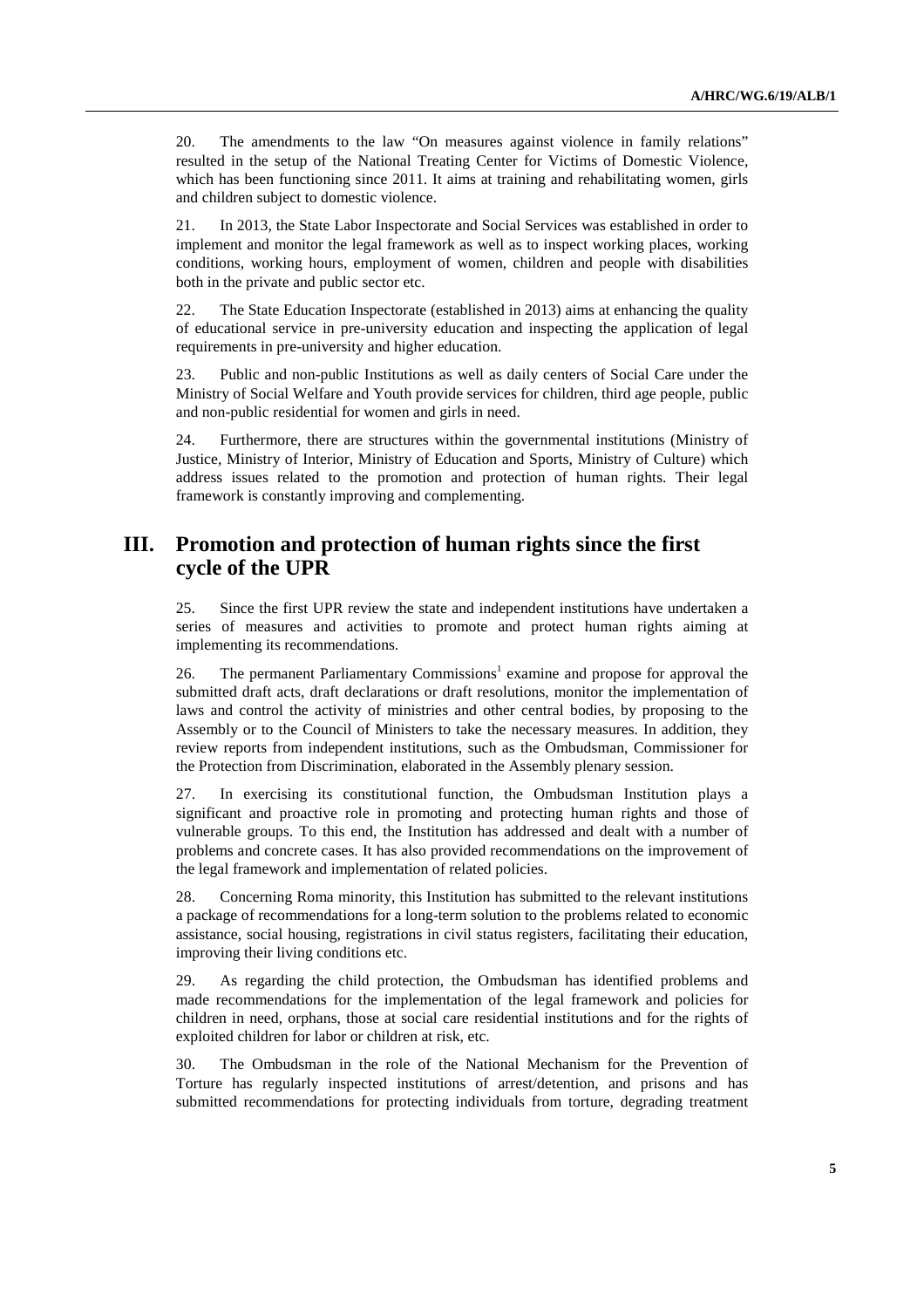and punishment, for the improvement of the penitentiary system and for the treatment of detainees/arrested in police stations.

31. Ombudsman cooperates closely with the civil society (mentioning the signing of 120 cooperation agreements with NGO-s), UN agencies (UNDP Office), EU delegation in Tirana, Council of Europe mechanisms (as ECRI, CPT etc.). It is also a member of the International Coordinating Committee of National Institutions for the Promotion and Protection of Human Rights (ICC) and of the Regional Network of National Preventive Mechanism against Torture.

32. The Commissioner for Protection from Discrimination (CPD) in compliance with the competences envisaged by the law "On the protection from discrimination" assists victims of discrimination by examining complaints or assisting them in court; conducting awareness raising campaigns; monitoring and conducting surveys regarding discrimination; publishing report and submitting recommendations for issues related to discrimination as well as imposing administrative sanctions according to the definition of this law. CPD exercises its competences to accept complaints not only from the public sector, but even from the private sector and individuals. During the reporting period CPD has prioritized its legal competence to conduct administrative investigations upon receiving reliable information for infringements to this law. Thus, *ex-officio* issues initiated by the CPD have significantly increased. In some cases the Commissioner's decisions are based on European Court of Human Rights.

33. CPD cooperates with different international organizations and agencies and with local NGOs on a series of projects in the context of the fight against discrimination (OSCE, UNICEF, SOROS Albania, Albanian Committee of Helsinki and Swiss Cooperation Office in Tirana, etc). Furthermore, a considerable number of activities, conferences and round tables for the protection of vulnerable groups from discrimination have been conducted.

34. Fulfilling the obligations deriving from the Convention on Human Rights periodical reports are submitted and considered by the respective Committees: periodical reports in the framework of International Pact for Civil and Political Rights; International Covenant on Economic, Social and Cultural Rights; Convention on the Elimination of All Forms of Discrimination against Women; Convention against Torture and Other Cruel, Inhuman or Degrading Treatment or Punishment; Convention of the Rights of the Child; Convention on the Protection of the Rights of All Migrant Workers and Members of Their Families; Convention on the Elimination of All Forms of Racial Discrimination; Common Core Document. It is also submitted the third national Report to the implementation of the CoE Framework Convention for the Protection of National Minorities (FCNM).

35. Albania has submitted its application to be elected as a member of Human Rights Council for the period 2015–2017, committed to provide a unique national perspective in the discussions and advocacy of human rights worldwide.

36. Since EU accession process is a national objective, the Albanian authorities are committed to fulfill the five key priorities identified in the European Commission Progress Report for Albania (October 2013). The relevant institutions are committed to draft and implement a road map to fulfill these priorities, including the protection of human rights, mainly the protection from any form of discrimination, protection of children, justice system, protection of women, domestic violence, and protection of people with disabilities, protection of minorities, particularly Roma.

37. In 2010, European Committee for the Prevention of Torture (CPT) made its monitoring visit and in 2012 its Report together with the answers from the Albanian authorities was published. In 2011, CPT made an ad hoc visit regarding the demonstrations on 21 January. The answers of the Albanian authorities have not been published since the judicial process has not been concluded yet. Following to these events the former CoE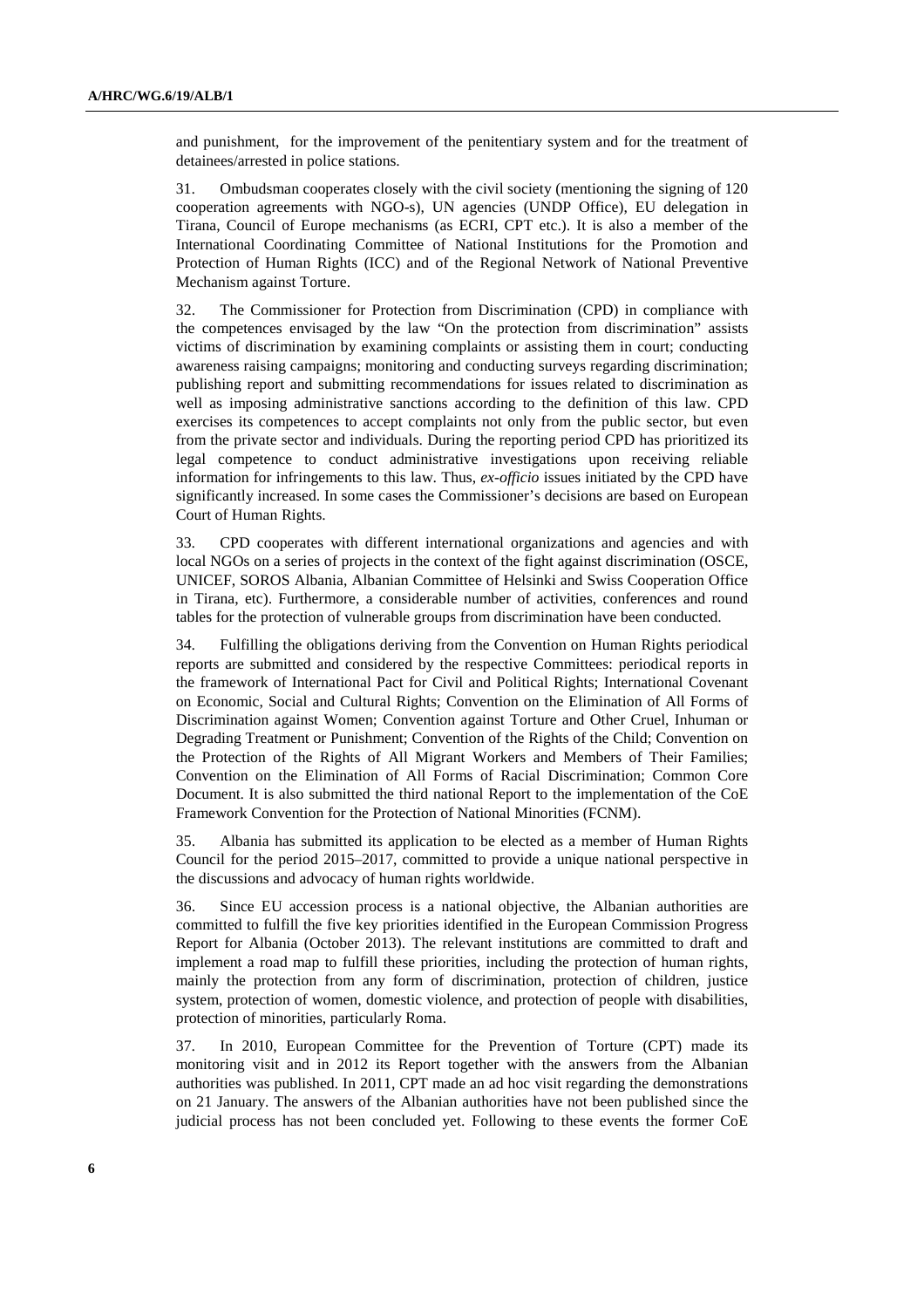Commissioner for Human Rights Thomas Hammarberg drafted a special report. In 2013, CoE Commissioner for Human Rights visited Albania and drafted a report published in January 2014, together with an Appendix of comments from the Albanian authorities. The next CPT visit is foreseen to take place in February 2014.

38. In 2010, the Ministry of Foreign Affairs in CoE organized a Follow Up Seminar for the implementation of the Framework Convention in the context of the second monitoring cycle. In 2011, the Advisory Committee on the FCNM made an evaluating visit on the situation of minorities in Albania and in 2012 its Opinion was published. Following this opinion the Albanian authorities presented their comments.

39. In 2010 was published the fourth Report of European Commission against Racism and Intolerance (ECRI) for Albania. In 2010, ECRI in cooperation with the Ombudsman and the Commissioner for the Protection from Discrimination organized in Tirana a round table with the participation of the responsible institutions representatives.

40. "One UN" 2012-2016 Programe has supported the Albanian authorities in drafting the legal framework and cooperation agreements regarding gender equality. Under this Programme the first national Center for victims of domestic violence was set up with the support of UNDP. In the context of the worldwide campaign 16 days of activism against violence, every year the Albanian institutions have conducted awareness raising campaigns with the support of international organizations particularly UN agencies, such as UNWOMEN, UNDP etc. In cooperation with IOM mobility units are established in some municipalities under a pilot program to identify and refer victims of trafficking and potential victims of trafficking as well as to increase access to services. "Guidelines for the implementation of standard procedures for the identification of victims of trafficking and potential victims of trafficking" is developed with the cooperation of IOM and USAID.

41. Under the reform of social services 2013-2016, the Ministry of Social Welfare is cooperating with UNICEF to draft a system of integrated social services at a decentralized level for addressing issues of children, women and vulnerable groups. Albanian institutions are supported by ILO IPEC in the process of drafting a national roadmap for the elimination of the worst forms of children's labor.

## **IV. The implementation of the first review cycle recommendations accepted by Albania**

42. Since 2010, the Albanian institutions have been committed to implement the recommendations accepted in the first cycle<sup>2</sup>.

## **Ratification of the Convention on the Rights of Persons with Disabilities (Recommendations 1-7)**

43. The Convention on the Rights of Persons with Disabilities was ratified by the Albanian Assembly in November 2012. Concerning the Optional Protocol of the Convention, the Albanian authorities are evaluating this recommendation and shall soon consider its signing and ratification.

## **Harmonization of national legislation with international human rights instruments (Recommendations 8, 9, 10, 14)**

44. Referring to the Constitution of the Republic of Albania, the state has the obligation to implement international law, which prevails on the national one. Any other international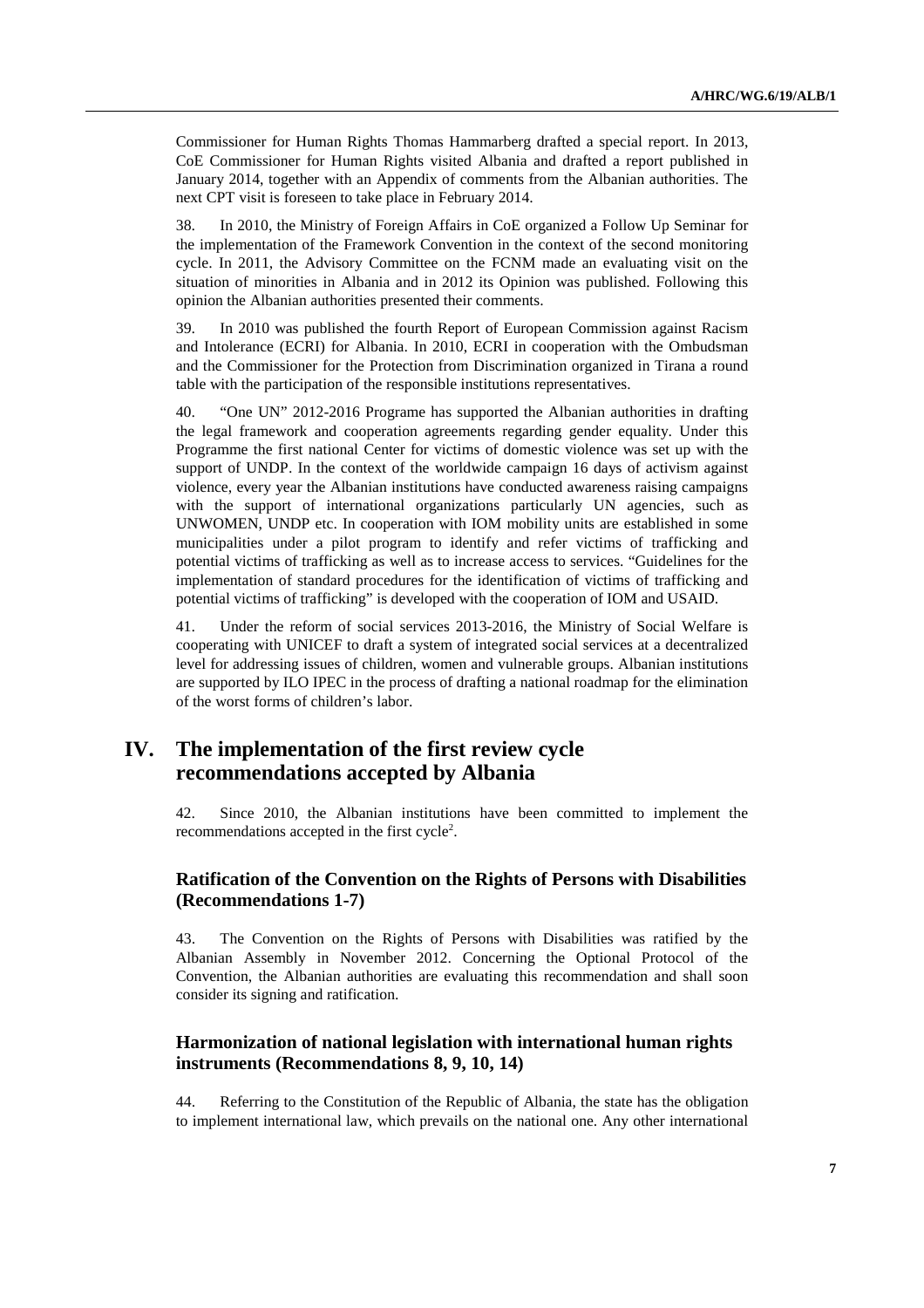agreement ratified by the Assembly becomes part of the national law and it is directly implemented unless it is self-applicable and its implementation requires the adoption of a new law. As for the implementation of the Conventions on Human Rights, the Albanian authorities are committed to align, adopt and complement the national legal framework in compliance with the international obligations, where Albania is a party.

45. The law "On Protection from Discrimination" is in line with the four EU Directives in the field of non-discrimination and some specific provisions conform to principles, international conventions and provisions related to non-discrimination. Important parts of the *General Policy Recommendation* No 7 on the national legislation against racism and intolerance have been included in this  $law<sup>3</sup>$ .

46. Law "On the protection of the rights of the child" is in compliance with the UN Convention On the Rights of the Child.

47. In 2013, was drafted a National Action Plan in view of implementing the Convention on the Protection of the Rights of Persons with Disabilities, by determining tangible measures and costs for its implementation.

48. The Penal Code has recently included a new Article considering "enforced disappearance" as a the criminal offence in conformity with the provisions of the Convention on the Protection of all Persons against Enforced Disappearance.

## **The rights of women, gender equality, domestic violence, violence against women (Recommendations 18, 25, 29, 30, 32, 40, 41, 42, 44, 54, 56, 57, 58)**

49. One of the priorities of the Albanian government has been the protection of the rights of women and prevention and reduction of gender based and domestic violence. Tangible measures are taken to complement the legal framework; to effectively involve public institutions; to strengthen the role of the justice system in preventing, supporting victims; to integrate them by providing social housing, employment, professional training, social assistance and services; to raise awareness and build capacities through trainings and awareness raising campaigns. Another measure foreseen is the functioning of an online national registration system to monitor cases of domestic violence, along with the functioning of the national line for domestic violence victims.

50. Some tangible measures for the protection of domestic violence victims and potential victims are:

(a) Implementation of the law "On Measures against Violence in Family Relations" for the treatment and assistance by responsible structures to complement Protection Orders and Immediate Protection Orders (PO, IPO) for domestic violence victims. During this period there has been an increase in the number of cases treated and requests for Protection Order from the State Police Structures. NGOs providing free legal aid have assisted for the preparation of PO and IPO.

- Issuing of PO and IPO by the Court and their execution.
- Prosecution of offenders breaking PO and IPO conform to the Penal Code thus, the number of persons prosecuted has increased.

(b) Application of the relevant Penal Code provisions on violence against women and domestic violence by the legal bodies.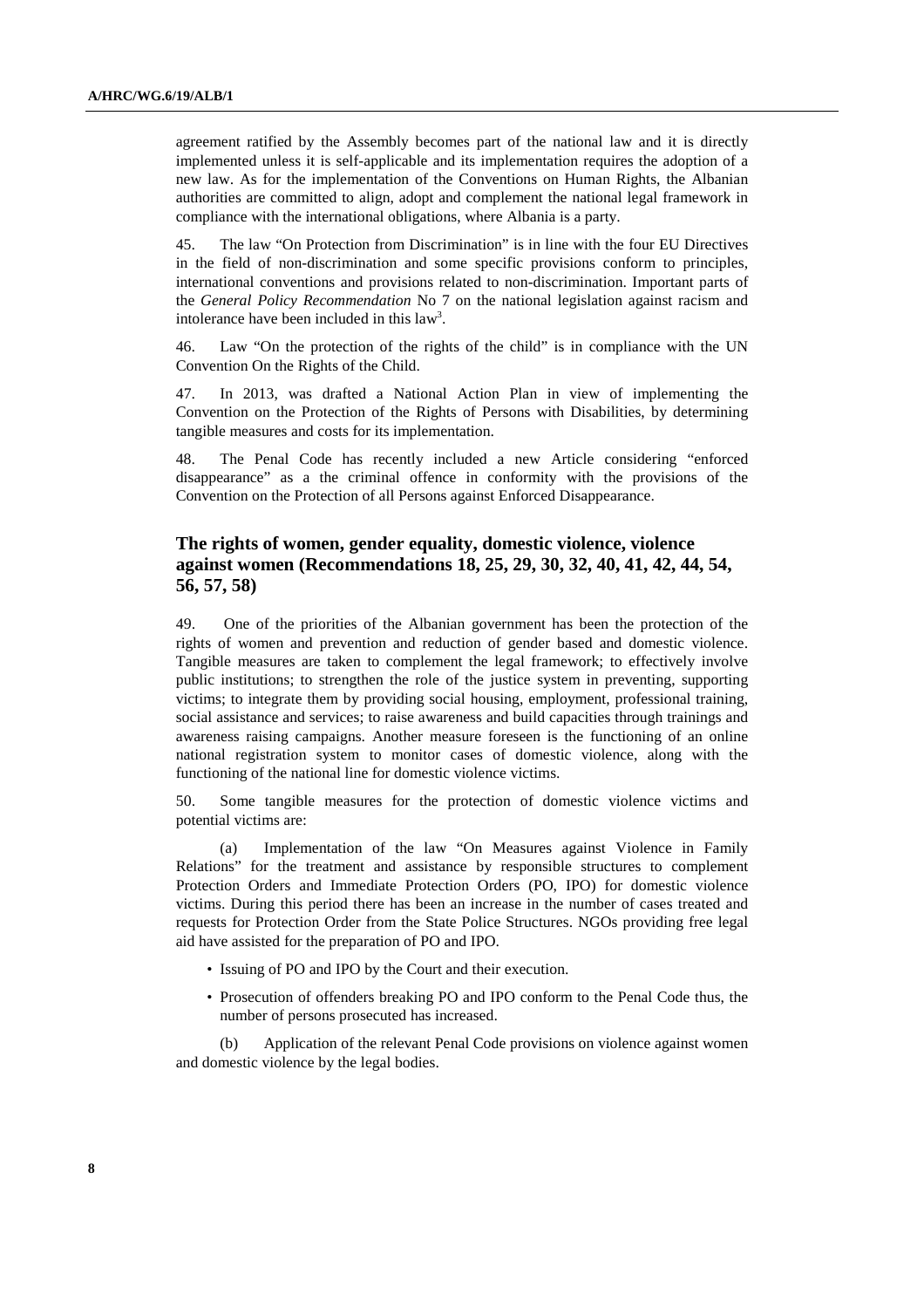(c) State Commission for Legal Aid with representatives from the executive, judicial powers and civil society provides free legal aid. To this end free legal advice is also provided by specialized Centers. (NGOs).

51. Amendments to the law "On Measures against Violence in Family Relations" aimed to deal the identified problems during its application in practice by setting up the special responsible structures for the protection, support and rehabilitation of victims, mitigation of consequences and prevention of domestic violence. Thus, the first before mentioned national shelter for victims of domestic violence was set up and the national referral system of victims of domestic violence was established. Even the provision of free legal aid and other facilitations during the judicial process are duly provided. With the Protection Order issued by the Court, the judicial costs are charged to the offender.

52. Law "On Protection from Discrimination" *inter alia* regulates the application and respect for the principle of gender equality and aims at ensuring equality before the law, equal chances and opportunities to exercise the rights and to enjoy the freedoms, to participate in public life, and effective protection from discrimination.

53. In March 2012 and June 2013 numerous amendments to the Penal Code were adopted to prevent acts of violence against women and domestic violence, to provide protection to victims and to impose more severe punishment for the perpetrators inflicting violence against women and domestic violence. Specifically, domestic violence in all its forms is envisaged as a separate offence *(beating or any other form of violence; serious threat to cause death or grave personal harm; intentional injury);* the circle of perpetrators has been widened (spouse, former-spouse, cohabitating partner or former-cohabitating partner, persons related to direct blood line or close family relatives of the spouse). Committing an offence based upon gender is an aggravating circumstance thus, the punishment is increased. Amendments were made regarding systematic psychological and economic abuse. Furthermore other provisions to relieve victims of domestic violence from the obligation to initiate prosecution are adopted. The Penal Code provides for coerced sexual relations without consent between spouses (marital rape) or cohabitating partners and stipulates more severe punishments for the perpetrators.

54. The law "On Social Assistance and Services" provides for the right to withdraw the economic assistance not only from the head of the family but even from women subjected to violence, if they have protection orders. Law "On Social Housing Programs for Urban Areas Residents" (amended in 2012) provides for benefits from social programs to shelter victims of domestic violence, including inflicted women.

55. Amendments to the law "On Legal Aid" have added to the categories of people who receive legal aid: 1) persons under social protection programs or when meeting fulfilling conditions; or 2) persons, victims of domestic violence or victims of trafficking in human beings for judiciary issues related to the above.

56. The law "On Registration of Immovable Properties" (adopted in 2012), provides for the right of women to register immovable properties and the indispensable consent of unregistered female spouse during the selling procedures in front of a notary. For property acquired during marriage the registration in the relevant sector of the property register is done under the co-ownership of both spouses.

- 57. Moreover the legal and normative framework has been improved, as follows:
	- The Coordinating Referral Mechanism for cases of violence in family relations aims to legally protect family members, who are victims of domestic violence and to strengthen the role of the local government. The procedures for multi-disciplinary interventions to assist domestic violence victims are also defined. The mechanism is set up in a number of municipalities of the country, and victims are provided with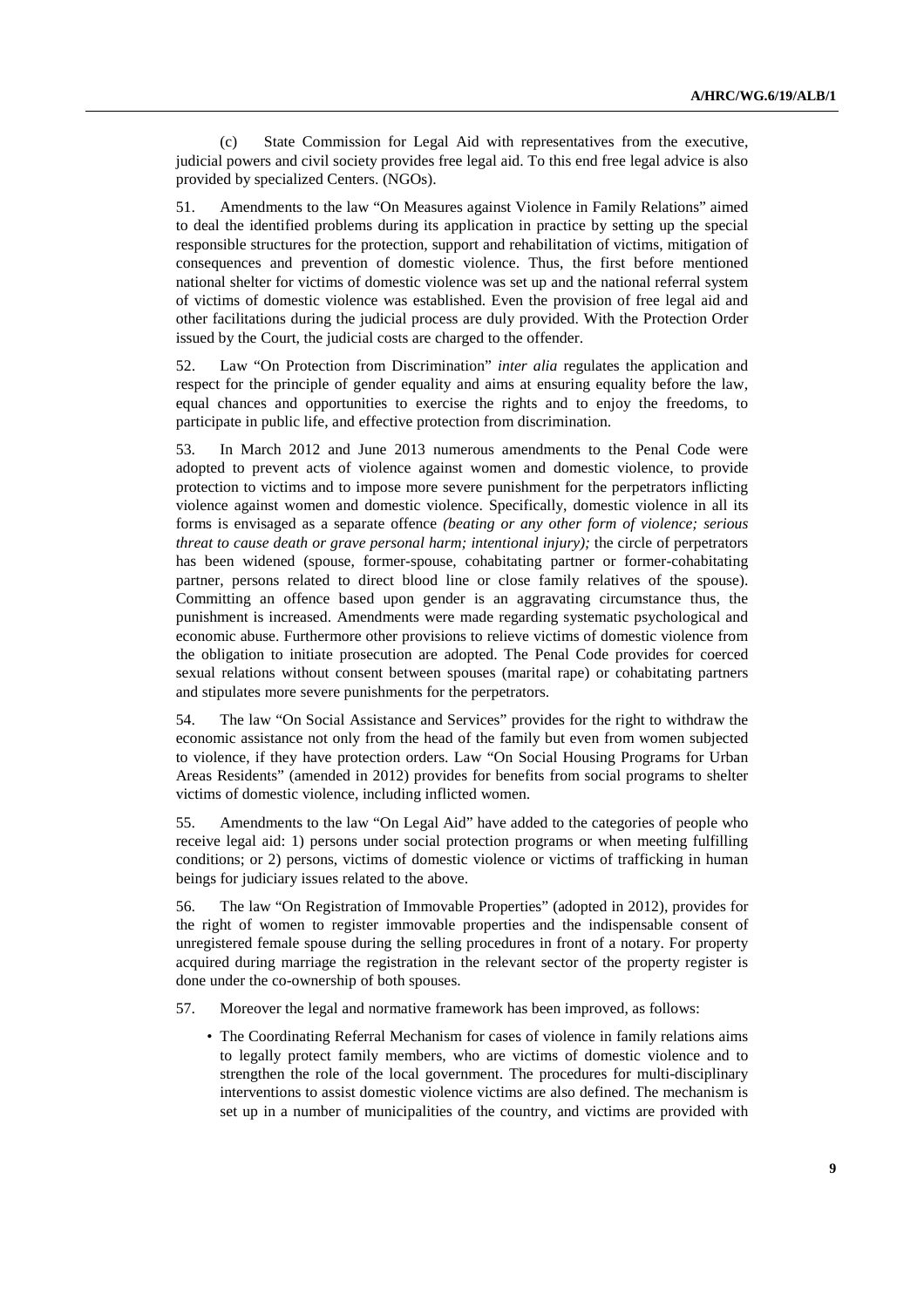legal aid, counseling and psychological assistance and professional training, employment, shelter and food assistance. Some municipalities provide free hotlines to denounce cases of violence. There is a free 24-hour- hotline at each Regional Police Directorate to denounce inter alia cases of domestic violence.

- In 2011, standards of social care services for victims of domestic violence in public and non-public residential center were adopted.
- In 2012 "the necessary criteria and documentation for accepting people in public and non-public social care residential institutions" were adopted to include victims of domestic violence.
- Since 2013, central institutions are planning in their budgeting program measurable objectives for gender equality.
- National Center for Treatment of Victims of Domestic Violence provides support to victims of domestic violence; rehabilitation of women, girls and children subject of domestic violence; provides social assistance and qualitative, sustainable services with contemporary standards to the victims of domestic violence and it strengthens the capacities of professional staff.

58. The drafting of the National Strategy on Gender Equality and Elimination of Domestic Violence (NSGEEDV) 2007-2010 marked a positive development in the commitment of the Albanian government. The application of the measures of this Strategy enabled gender issues to be introduced at all levels.

59. 2007-2010 Strategy was reviewed with the aim of determining the priority areas and measures in fulfilling the developments and needs in the field of gender equality and domestic violence. In 2011 were approved the National Strategy on Gender Equality and Reduction of Gender Based Violence and Domestic Violence 2011-2015 and its Action Plan. The reviewed Strategy was designed on the analysis and treatment of gender equality issues and the reduction of gender based violence. The drafting of the Strategy was supported by *ONE UN* Programme "On gender equality in Albania".

60. The priorities of the Strategy include: 1) Strengthening the Institutional and Legal Mechanism; 2) Increasing Participation of Women in Decision-making; 3) Economic Empowerment of Girls and Women; 4) Reduction of Gender Based Violence. The strategy (2011–2015) together with its Action Plan aim at determining objectives and tangible measures for the protection and promotion of gender equality, promotion of women rights with specific focus on children and women.

61. Specific measurable and monitorable objectives are defined in the Action Plan 2011- 2015, as well as activities to accomplish priority strategic goals during its application. The financial costs and funding resources have also been determined, which come mainly from the state budget, budget of local government units and funds provided by different donors.

62. Since 2011, structures of State Police have been applying the Action Plan on strengthening the role of these structures on preventing, treating, providing immediate assistance conform to the legal framework; cooperating with the responsible structures for preventing, reducing domestic violence and protecting its victims. Raising the awareness of law enforcement officials through different activities and training them on these issues.

63. As far as the health sector is concerned, issues of violence in family relations are part of the Basic Package of Primary Health Care Services and part of the National Family Planning Protocol. The unified document for health institutions on identifying, diagnosing and treating cases of violence is also prepared.

64. With regard to data collection, in 2010, gender equality and domestic violence assessment and monitoring indicators were determined, to supervise, collect and process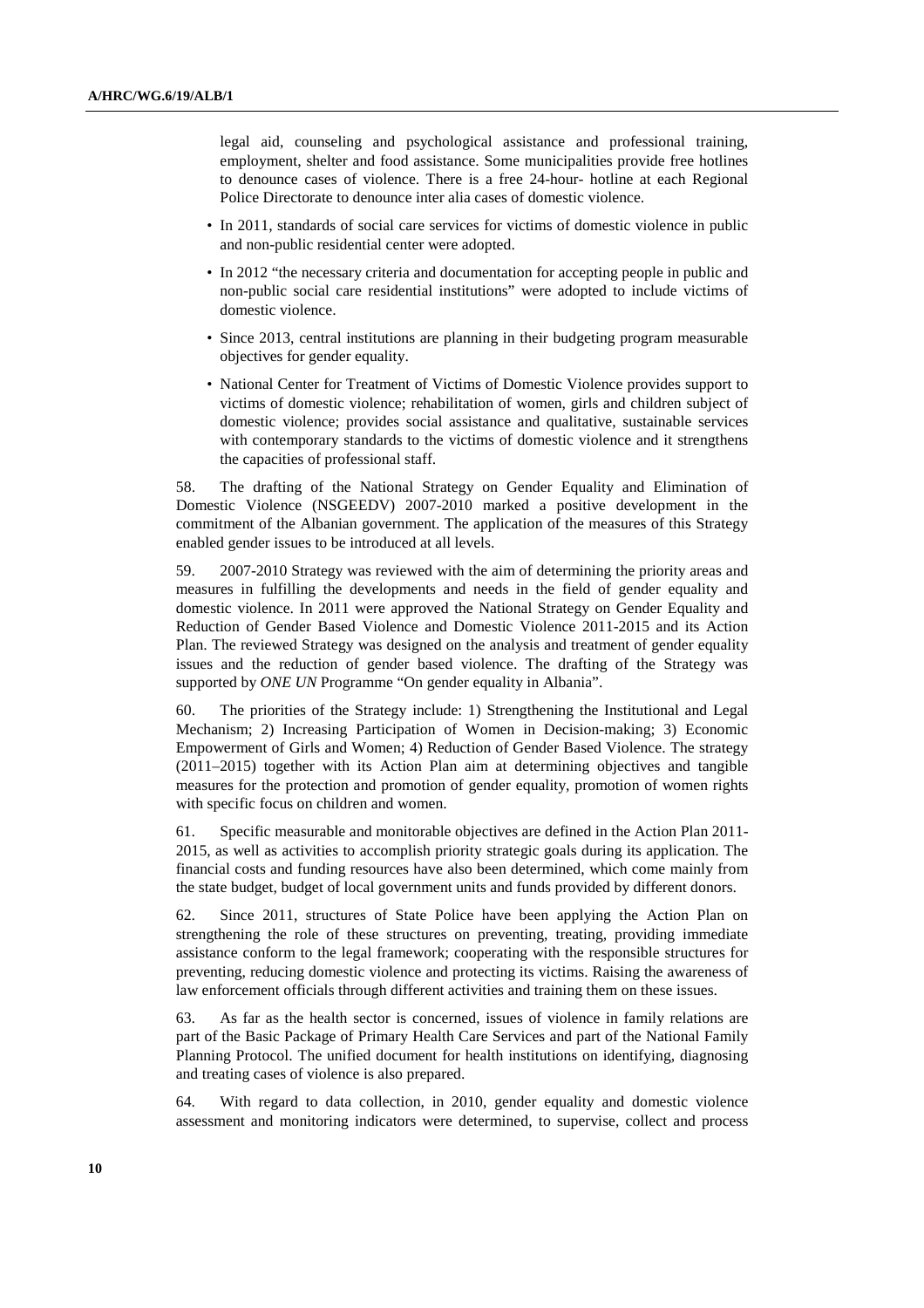these data and the obligation of responsible institutions to report data on gender indicators and domestic violence. In the context of the National Referral Mechanism of Cases of Domestic Violence, an electronic system of data collection for the management of domestic violence cases is set up in some municipalities, with the support of the Austrian Government Project "Equality in Governance". Special registries were created to record domestic violence cases managed by the Regional Police Directorate and Commissariat, and the statistical forms to record cases of domestic violence.

## **Participation of women in public issues and labour market (Recommendations 41, 53)**

65. The Electoral Code provides that 30 % of the multi nominal list in each electoral zone must belong to each gender and it also lays down sanctions for political subjects failing to fulfill the gender quota with the aim of increasing the participation of women and girls in public life.

66. For the first time, in the newly established government (2013), women hold 6 positions (31%) of the Government cabinet, 7 positions as deputy ministers, while in Parliament women hold 28 positions (20%).

67. Furthermore, women are also elected at the local government level as majors, head of communes, head of regions, members of municipality councils and appointed in crucial positions as prefects.

68. The number of women in public administration and judiciary has increased at all levels too.

69. Economic empowerment of women and girls remains one of the long-term government priorities and one of the priorities of the Gender Equality National Strategy and Reduction of Gender Based Violence and Domestic Violence Strategy 2011-2015.

70. State policies are focused on supporting the empowerment of rural women and Rural Development Strategy is oriented to create employment opportunities in rural areas.

### **Registration of children, including marginalized groups (Recommendations 12, 71, 72, 73)**

71. The law "On Civil Status" (2009) provides administrative solutions to cases of born and unregistered children and avoids new cases of non-registration. A financial contribution, is granted to parents, to encourage the children registration.

72. In 2011, a cooperation memorandum was signed with NGO-s to facilitate registration procedures of births taking place abroad, through the consular services. The Ministry of Health has approved the new template of birth certificate in maternities.

73. In 2012, have been adopted procedures for registering abandoned and unregistered children by in by representatives of state police and municipalities/municipality units/communes, structures.

74. During 2010-2011, there have been registered 550 cases, 270 children were registered in 2012, 40% of whom belongs to Roma community and 70 cases are in process.

75. Regarding the cases of declared births in Roma community, the relevant structures have cooperated with NGOs, which cover the financial costs to provide documents or to attend a judicial process.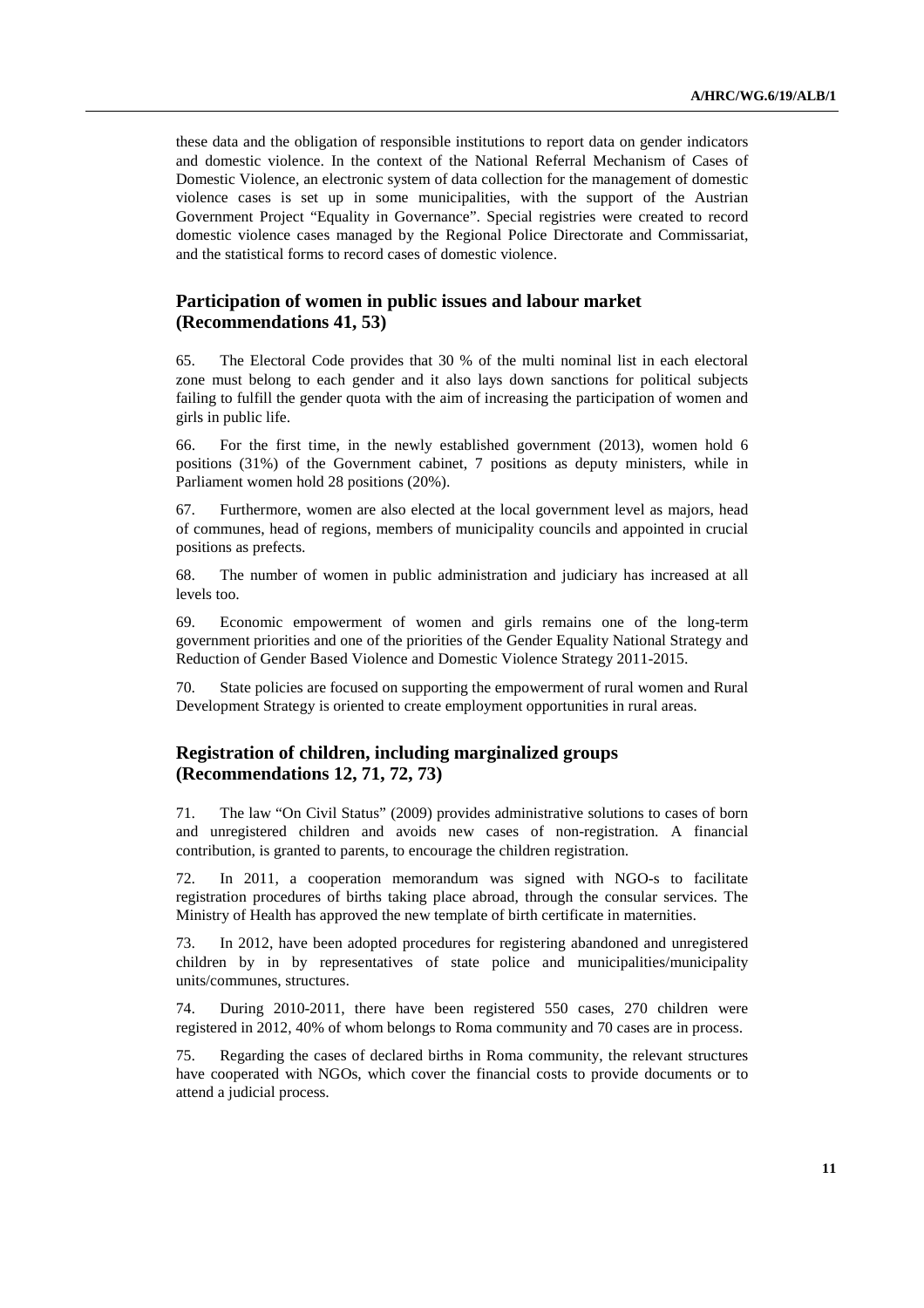## **Combating trafficking in human beings, including trafficking of girls and women (Recommendations 31, 59, 60, 61, 62, 63, 64, 65)**

76. According to the law "On Social Assistance and Services" victims of trafficking are provided with social services during their accommodation in reception and reintegration centers. They also benefit economic assistance once they come out of the residential centers until the moment of their employment. The funding of non-public residential Centers of victims of trafficking is done by transferring central budget funds to local government bodies and from them to these Centers.

77. With the recent amendments to the Penal Code, the issue of internal trafficking was solved and clarified and some provisions were added concerning non-discrimination of victims of trafficking, sentencing persons benefiting from services of victims of trafficking and exploitation of prostitution.

78. "The National Action Plan on the Combat against Trafficking in Human Beings" and "The Action Plan on the Combat against Trafficking of Children and Protection of Children, Victims of Trafficking" adopted in 2011, constitute an important development in the context of strategic planning to address issues of combat against trafficking in human beings.

- 79. Legal framework/by-laws:
	- Criteria, procedures and measures of economic assistance are defined for Victims of Trafficking when coming out of care Facilities.
	- Instruction on application of standards of social care services for individuals trafficked or at risk of being trafficked.
	- Provision "On the Treatment of Victims of Trafficking and their Health Services Benefits".
	- Standard Action Procedures (SAP) for the Identification and Referral of Victims/Potential Victims of Trafficking (VT/PVT).
	- The New Cooperation Agreement on the Functioning of the National Referral Mechanism of Victims/Potential Victims of Trafficking (2012).
	- Provisions "On the Treatment of Victims of Trafficking and their Health Services Benefits".
	- Order of General Director of State Police "On the coordination of the work between central and local structures for combating trafficking in human beings and identification of victims of trafficking".

80. The activity of the main structures at the national and regional level related to trafficking in human being is strengthened. To mention here: the Responsible Authority for the protection and assistance of victims of trafficking, Anti-Trafficking Unit, Sector against Illegal Trafficking in the General Directorate of State Police operating in any Police Directorate of the country, Section for the Investigation of Issues related to Trafficking in Human Beings at Serious Crime Prosecution Office.

81. The involvement of social workers in the Regional Social Services Offices and of the anti-trafficking police officers has contributed for the strengthening and sustainability of the functional network for cases of trafficking, reduction of the number of victims of trafficking.

82. National Reception Center of Victims of Trafficking hosts, accommodates, rehabilitates, provides medical assistance, refers for integration and returning to the their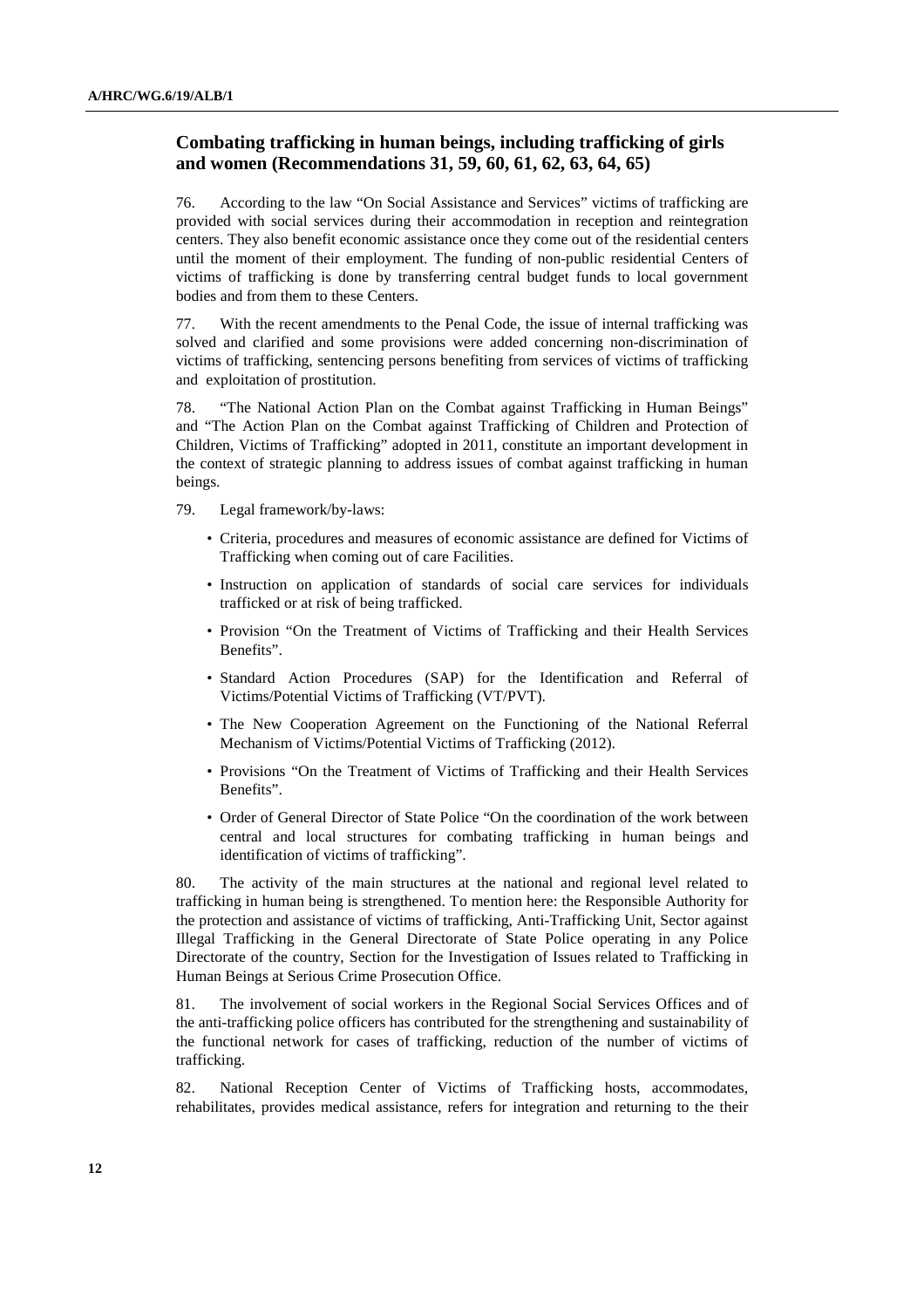country of origin: Albanian girls and women trafficked or at risk of being trafficked; foreign girls and women trafficked or at risk of being trafficked; children victims of trafficking, unaccompanied minors or at risk of being trafficked.

83. Further, partnership with the civil society has strengthened in order to consolidate the establishment of sustainable cooperation mechanisms and to prevent and address issues of trafficking. With regard to these issues awareness raising campaigns are conducted.

## **Protection of the rights of the child (Recommendations 12, 16, 17, 24, 29, 30, 31, 55, 58, 66, 69)**

#### **Legal and normative framework**

84. Law "On the Protection of the Rights of the Child" aims at improving the system of child protection and provides for measures guaranteeing the life, upbringing and development of the child through the coordination of all actors. This law defines the monitoring mechanisms for the implementation of law, responsibilities of central and local government, the setting up of responsible institutions and administrative sanctions for cases of violation of child rights. Further, it provides for the protection of children from trafficking and from any form of exploitation and sexual ill treatment.

85. The Criminal Code provision on the offence of pornography is amended by adding new elements and making the punishment more severe. Regarding the offence of "trafficking in human beings" two provisions are added "Profiting or using services provided by trafficked persons" "Actions that facilitate trafficking" where more severe punishments are envisaged if these offences are committed against children.

86. Law "On Pre-University Education System" provides for the protection of child rights; the right to the qualitative education and equal opportunities; provides protection from discrimination, violence, maltreatment; special treatment is provided to students of families in need and students with disabilities. The principle of all-inclusiveness is applied in educational institutions.

87. Law "On Social Assistance and Services" provides for economic assistance and social care even for children without parental care, services of social care; their functioning and funding; categories of beneficiaries; services to be provided to children in residential institutions. The novelty brought through this law is the possibility of creating the service of custody.

88. During 2012, by-law acts were adopted for: the establishment and functioning of the coordinating mechanism for the referral of cases of children at risk, structures part of the mechanism, tangible tasks, intervention procedures assisting children at risk; coordination of mechanisms at the central and local level; rules related to cooperation between institutional mechanisms and NGOs to apply local policies for the protection of child rights; review procedures and procedures for imposing sanctions by the State Agency for the Protection of Child Rights (SAPCHR). Statistical data are gathered by SAPCHR and by Child Rights Units in regions (qark). The Joint Order between the Ministry of Social Welfare and Youth and the Ministry of Interior "On the Protection of the rights of children exposed to different forms of abuse" strengthens cooperation between the responsible structures. The criteria for accepting persons in public and non-public residential social care institutions are defined. Children from the age of 6-16 are accommodated at children's home for school age (orphanage); Orphan children stay at these institutions until the age of  $18^{4}$ .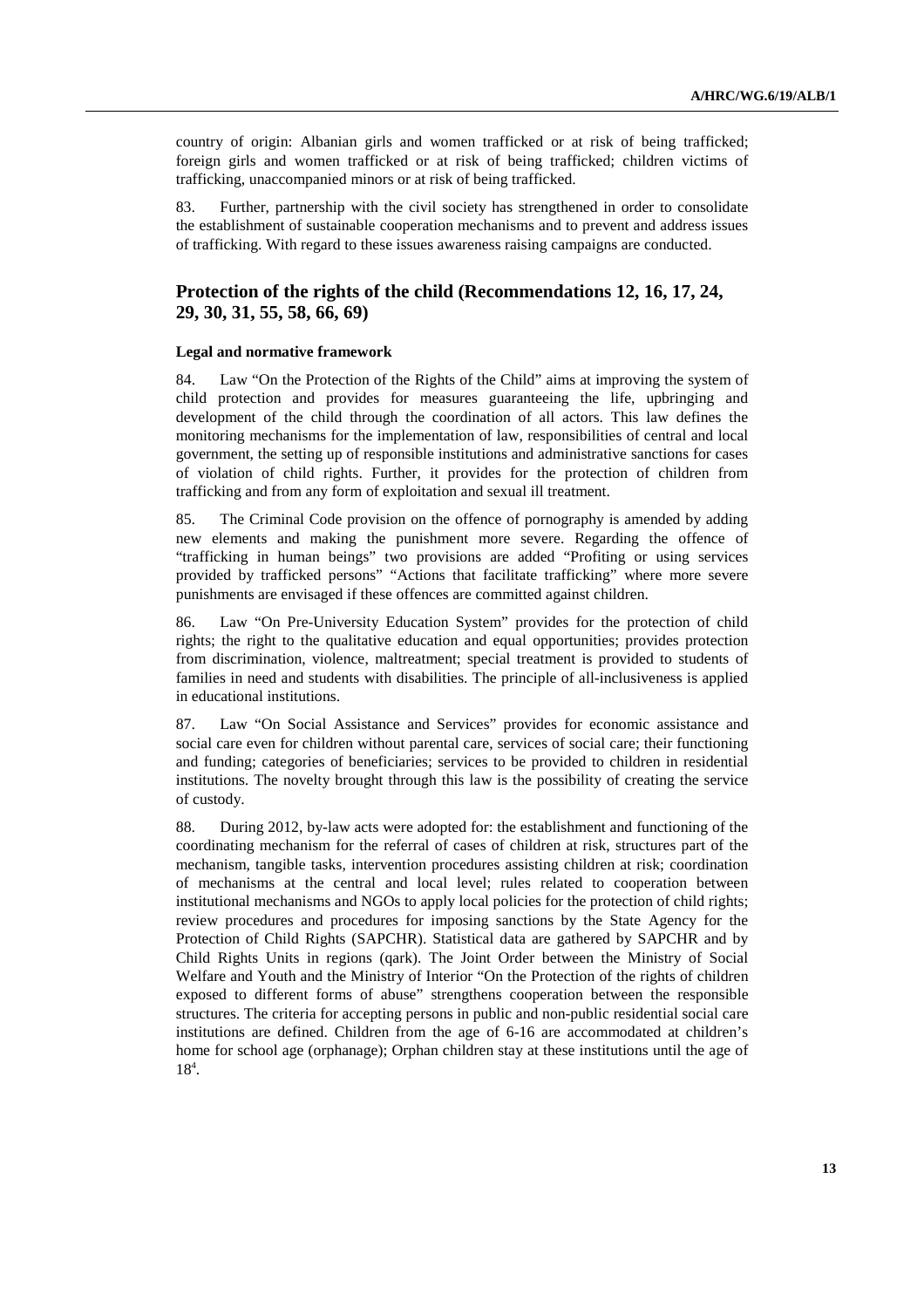#### **Policies**

89. The Social Protection Cross Cutting Strategy laid down the objectives of decentralizing and deinstitutionalizing social care services for children. Reforming social services in social care facilities during the process of deinstitutionalization includes three alternatives: returning institutionalized children to their biological families (or to guardians, relatives); domestic and international adoption; placing children under temporary custody. Policies on protection of child rights occupied an important place in the National Strategy of Development and Integration 2007-2013<sup>5</sup>.

90. The Action Plan on Children 2012-2015 aims at strengthening the functioning of institutional mechanisms in application of the law and promoting the local government to draft comprehensive policies for children. The Plan defines concrete measures and activities related to application of policies and objectives for the welfare of the child; policies for the prevention and protection from violence and exploitation; policies to ensure a comprehensive educational system; health care; policies in the field of juvenile justice. In some regions of the country the inter-institutional cooperation at central and local level is translated into strategy and action plans to guarantee the promotion and protection of child rights.

#### **Institutions and mechanisms**

91. Institutional mechanisms for the protection of child rights are: at central level: National Council for the Protection of Child Rights; State Agency for the Protection of Child Rights. At the local level: Child Rights Unit at regional level; Child Protection Unit at municipality/commune level.

92. Social State Service aims at providing assistance and care, along with other categories, even to orphan and abandoned children as well as to children victims of trafficking. The network of social care institutions for children includes children's homes (according to age groups) and the reception center for victims of trafficking where children are treated.

93. The law "On the Protection of the Rights of the Child" provides for alternative care for children at risk of losing parental care: 1. children temporarily or permanently deprived of their family environment or in whose own best interests cannot remain in that environment; 2. alternative care may include placing children in foster families; placing them in an alternative family or in a care institution for children. The alternative solution is made in compliance to: a) the process of continuous education; b) the level of physical and mental abilities of the child; c) character and personality traits of the child related to his/her ethnic, religious, cultural and linguistic origin.

94. Promoting custodial service as a new alternative of family services is based on the process of decentralization and deinstitutionalization and of setting up new community services, where the child is supported and assisted in a family environment. The state provides financial support for a child placed in a custodial family to cover expenses of food, clothing, education and other indirect expenses and a greater support is provided when a child is with disabilities.

95. In relation to child labor, the law "On the Protection of the Rights of the Child" provides for protection from economic exploitation and from performing any work that is likely to be hazardous or to interfere with the child's education, or to be harmful to the child's health or physical, mental, spiritual, moral or social development, such as forced labor and employment of children under 16 is prohibited.

Children 14-18 years old may perform easy tasks, which do not harm their health and development. Administrative sanctions are foreseen in case of law infringement.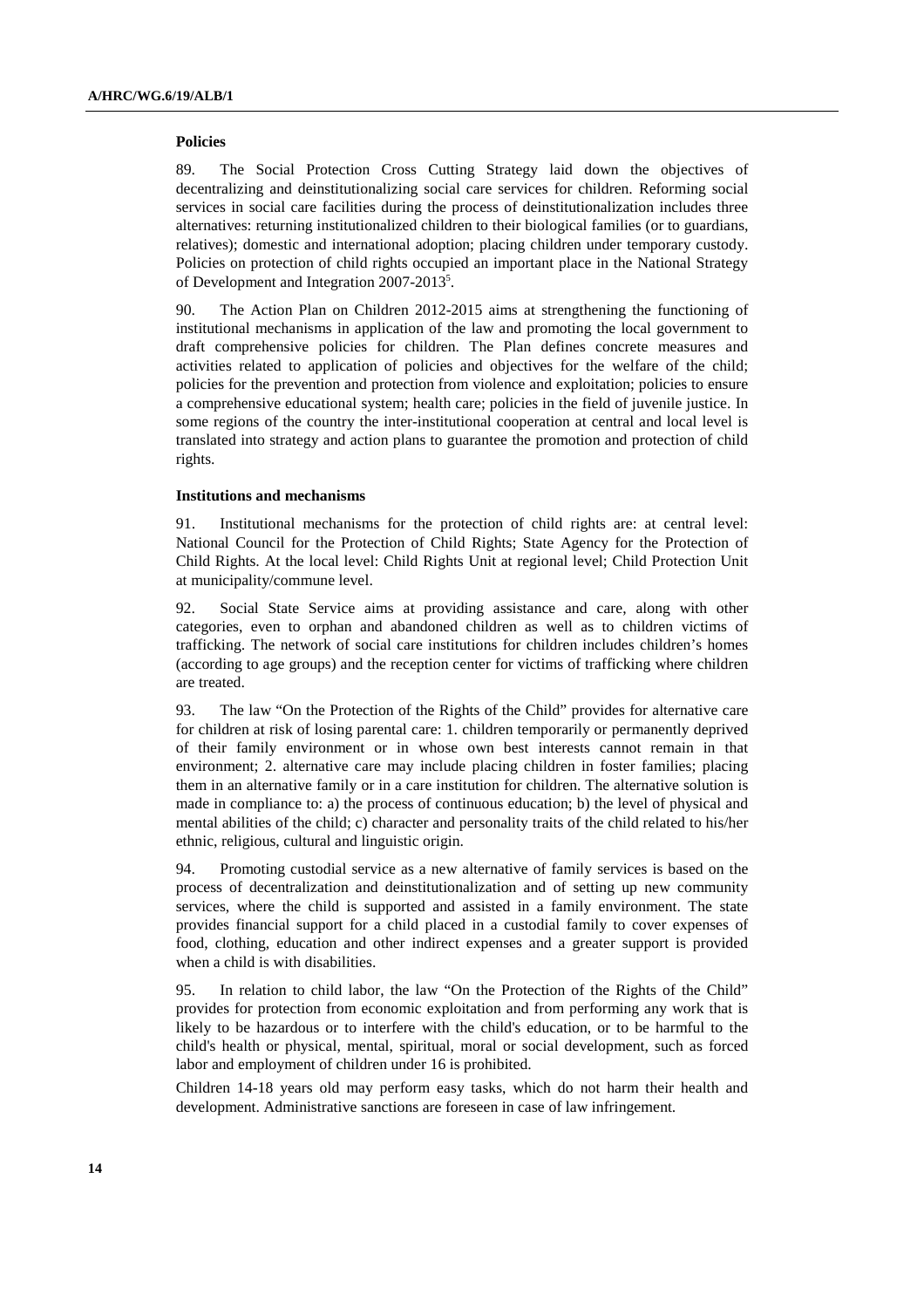96. Legal framework "On Occupational Health and Safety" guarantees the protection of vulnerable groups from risk, including minors. It also provides that the employer takes specific measures to adapt the working place for this category of minor employees in order to prevent risks related to work conditions.

97. The State Labor and Social Services Inspectorate have constantly exercised inspections and controls at working places even concerning child labor. Inspections are carried out both in the public and private sector and in the sectors most likely to illegally employment of children, particularly in suburbs. Measures have been taken for the formalization of children employment for inevitable cases when they have to work. Activities have been organized to promote cooperation and raise the awareness to denounce cases of illegal work or cases of child rights violation, especially when they work informally.

98. The initiative "No child in the street" aims to undertake short-term and long-terms cross-cutting coordinated actions to protect the best interest of the child, particularly for children in the streets (these children are often subject to abuses, exploitation, begging, violence, forced labor etc.).

99. In relation to juvenile justice, the Code of Criminal Procedure clearly provides for procedural guarantees for all children subject of criminal proceedings. Penal Code defines the basic criteria when criminal responsibility starts in children, the special measures and punishments rendered to children, making a clear division from those rendered to adults. The law "On Legal Aid" provides for the provision of legal aid even for minors.

100. In all cases of escort or detention/arrest in police stations, children stay in separate environments, separately from adults. Registration of escorted/detained children is duly done and there are not any identified cases of violation or shortcoming. The juvenile is always interviewed in the presence of a psychologist, parent or his guardian, specifically including the solicitor according to the legal provisions of protection.

101. Juveniles in pre-trial detention centers and in detention centers are treated by specialized staff of social care services. Assistance is provided for procedural issues of reception and accommodation in accordance to their age, mental and physiological health, as well as psychological-social counseling, educational assistance and family contacts are guaranteed.

102. During this period, a special institution for the treatment of minors serving prison sentences is set up and functioning with the financial support of EU CARDS Program.

103. Institution of Probation supervises the execution of alternative sentences by sentenced minors and works closely with the civil society to guarantee the rights of minors.

#### **Justice and penitentiary system reform (Recommendation 67, 68)**

104. Cross Cutting Justice Strategy and its Action Plan (adopted in 2011) aims at improving the justice system, guaranteeing human rights and freedoms; increasing access to justice and enhancing public trust. Its strategic objectives and tangible measures involve: consolidation of autonomy of judicial power and other bodies of justice system; consolidation of rule of law based on human rights and fundamental freedoms by improving the execution of judicial decisions; guaranteeing human rights, the rights of persons in detention and penitentiary, as well as the child rights.

105. Constitutional amendments related to restriction of immunity of deputies, judges and high officials while exercising their functions, allow justice authorities to exercise their functions against these officials. Amendments to the law "On the Organization of Judicial Power" aim to increase the judiciary system efficiency, enhance system transparency and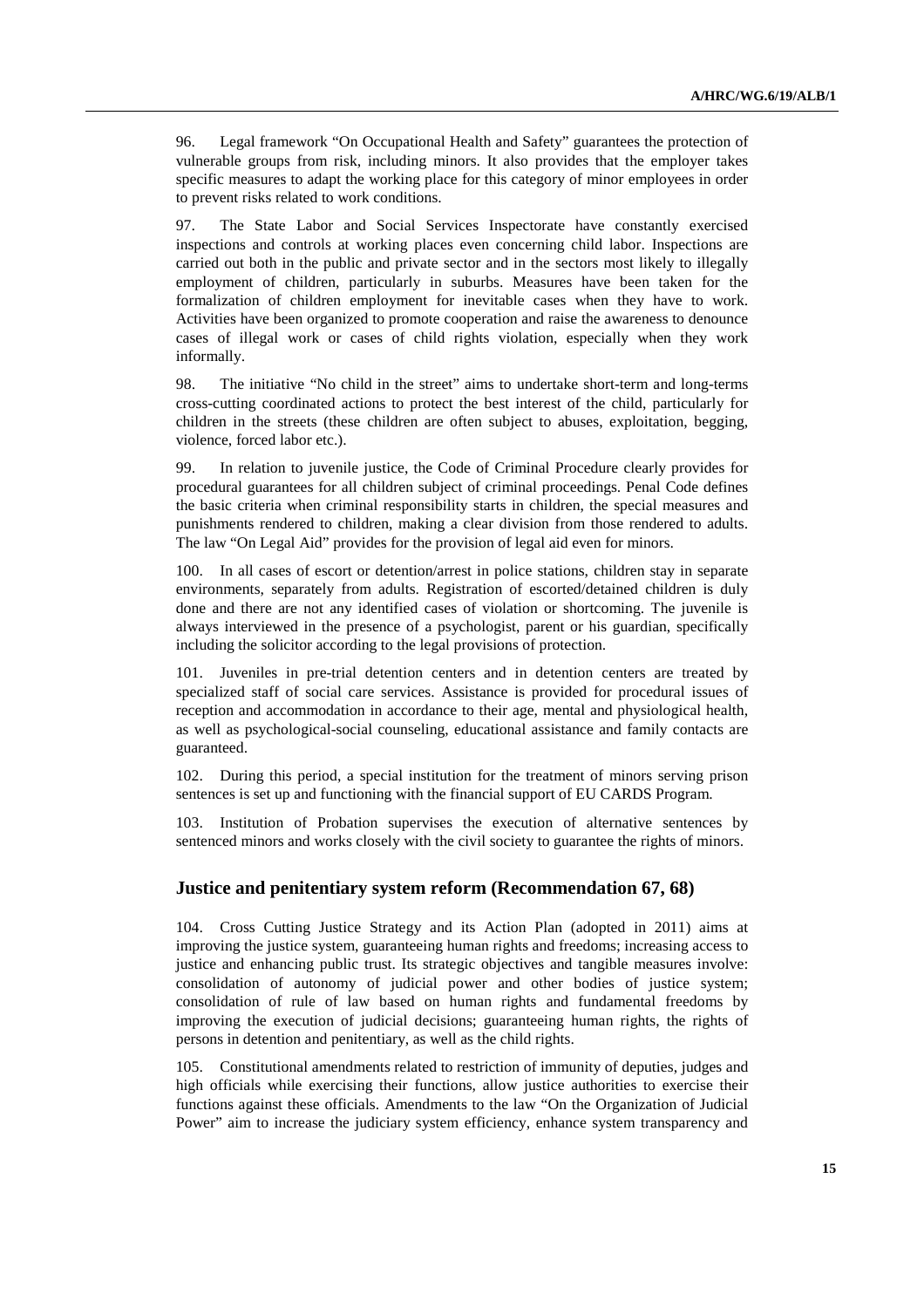reduce corruption in the judiciary. Another important development was the adoption of the law "On Administrative Courts" that will increase increasing the administrative judicial process efficacy.

106. Legal, administrative and infrastructural measures have been taken to increase judiciary efficiency, accountability, combat against corruption in the justice system and to improve services provided to citizens with the aim of enhancing human rights protection.

### **Protection from torture and ill treatment (Recommendations 45, 46, 47, 48)**

107. Criminal Code provides for numerous provisions on the unlawful deprivation of liberty, kidnapping, holding a person hostage, torture or cruel, inhuman and degrading treatment. Legal and normative framework on the rights and treatments of persons serving prison sentences or in pre-trial detention guarantees the rights of persons sentenced and in pre-trial detention for human treatment without discrimination. They serve the sentences in officially designated and recognized places. The structures of penitentiary system supervise the respect of the rights of persons serving a sentence. Likewise, detainees are guaranteed to receive information, to be registered in penitentiary institutions and to be fairly treated including the protection of their personal data. The access of competent authorities to penitentiary facilities is guaranteed in order to supervise that their rights are respected along with the access of other institutions such as the Prosecution Office or National Mechanism for the Prevention of Torture by the Ombudsman.

108. "The manual about the safety rules and treatment of persons arrested/detained at security rooms at police stations" drafted with the assistance of PAMECA III Mission is applied to respect the rights of persons arrested/detained. Procedures and rules are defined as to the treatment and safety of arrested/detained persons, obligations of police to respect and guarantee their rights, standards of premises and security rooms conform to the Convention against Torture.

109. In application of the Ombudsman recommendations, the new registry for recording escorted persons is formatted. Furthermore, the registry for the identification, treatment and solving the complaints/requests of those persons deprived of their liberty at the premises of State Police is adopted together with the standard working procedures.

110. To ensure the safety and human treatment of arrested, detained and escorted persons, measures have been taken to upgrade the conditions of escort, detention and arrest premises at Police Commissariats. Thus, surveillance cameras have been installed in the escort and security premises and in other the service is being improved.

111. General Directorate of Prisons (GDP) is the responsible authority for controlling the execution of prison sentences according to the international standards and legal framework. This directorate has carried out numerous inspections at Penitentiary Institutions, expanding the scope of their inspections and based on the Ombudsman recommendations and other monitoring international organizations and civil society. GDP has drafted guidelines enabling convicted persons to denounce criminal cases and the obligation of the penitentiary system staff to denounce these cases. In the event of ill treatment, disciplinary and administrative sanctions are applied to the staff. A series of cooperation agreements with NGOs are signed with the aim of inspecting the pre-trial detention and prisons.

112. State Police Structures have investigated and prosecuted the identified cases when a law enforcement official has violated human rights and fundamental freedoms in all cases.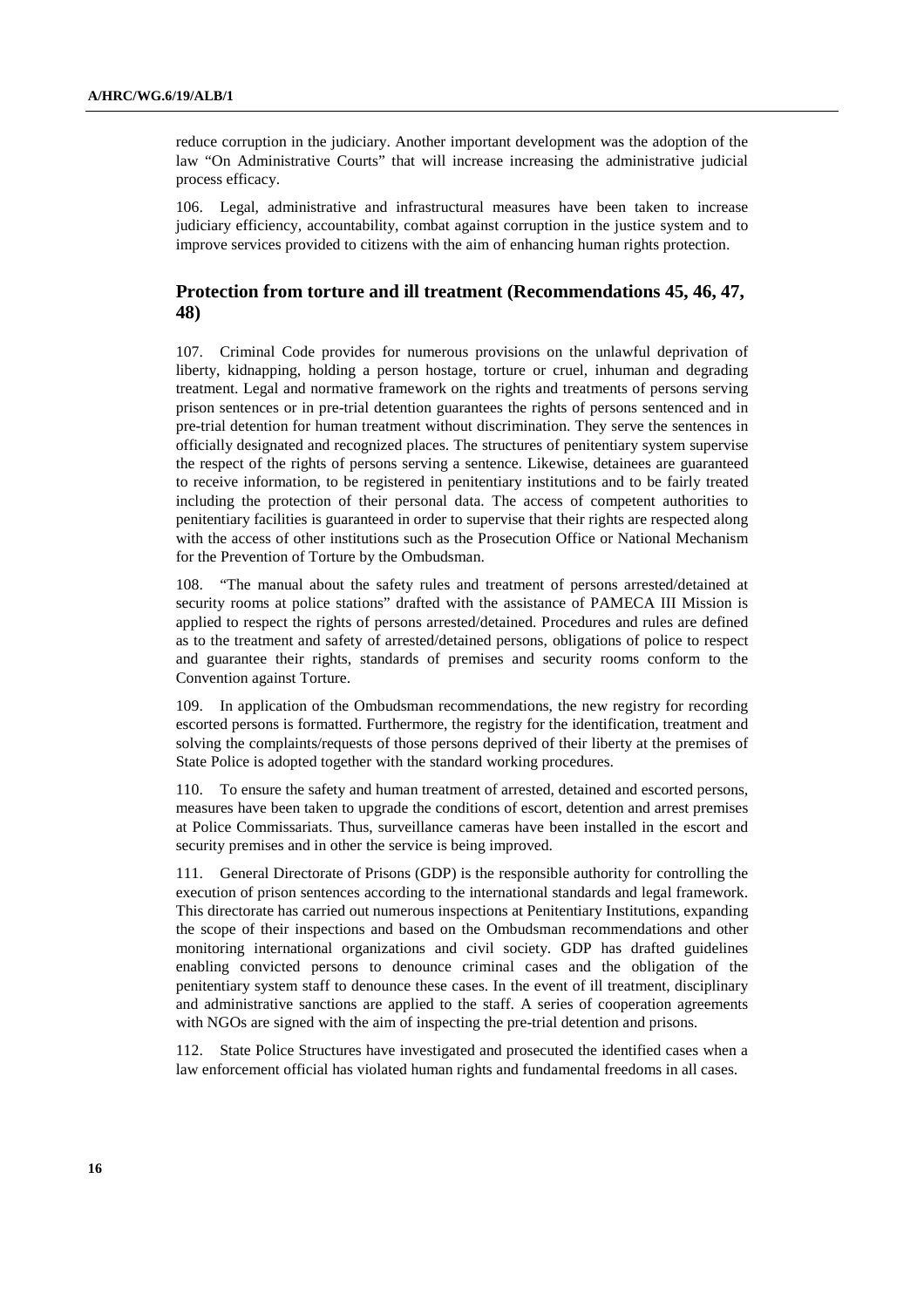113. The Institution of Prosecution Office on the basis of denouncements or complaints or with its initiative has initiated criminal proceedings for cases of ill treatment or other violent offences against persons escorted, arrested, detained, remanded or convicted.

## **Improving the conditions of pre-trial detainees and convicted persons (Recommendation 49, 52)**

114. Since 2012, the pre-trial detention institution has been functioning in Elbasan, which influenced the improvement of standards and conditions of the system in general. The adoption of law "On Amnesty" reduced overcrowded prisons for persons with limited freedom and serving partially or fully the sentence<sup>6</sup>. The opening of two new institutions during these years has been planned, with the financial funding of EU and it will improve the standards and reduce overcrowding in Penitentiary Institutions.

115. The Probation Service has been functioning since 2009, supervising and supporting the execution of alternative sentences, assisting convicted persons to meet their obligations deriving from alternative sentence and to overcome obstacles for their social reintegration.

### **Awareness raising campaigns for the implementation of the legal framework on human rights (Recommendations 21, 22)**

116. During this period, awareness raising campaigns were conducted to elimination gender stereotypes, to increase the political and public decision making of women and her economic empowerment; national conferences, meetings, programs with the electronic media, fairs with works of girls and women were organized; awareness raising materials are developed; posters, TV spots etc. An increased awareness by both state structures and society about gender issues is observed.

117. Activities organized to prevent trafficking aim to raise the awareness of the public and groups most at risk, such as children, youth, marginalized groups etc. Manuals, leaflets and brochures are published and distributed to prevent trafficking. TV spots, documentaries, TV and radio programmes are broadcasted. Seminars with the electronic media are organized and written regarding issues of trafficking in human beings. Topics related to trafficking in human being, issues about child protection, child rights, gender equality, domestic violence and sexual education are part of the curricula to raise the awareness of children and youth.

#### **Education and training (Recommendations 15, 19, 22, 23, 26, 29, 32, 58)**

118. In the context of implementing the recommendations and obligations deriving from the Convention against Torture or other Forms of Cruel Treatment, the Trauma Center (NGO) in cooperation with the General Directorate of Prisons has conducted trainings with the staff of prisons police to prevent potential cases of maltreatment within the penitentiary system.

119. During 2010, the educational syllabus and its respective training curricula "On recognition and respect of the rights of persons deprived of their liberty at State Police premises" was elaborated followed with trainings in local police structures. In the context of institutional strengthening, Regional Police Directorates have conducted trainings on issues of gender equality and domestic violence concerning protection, treatment and management of cases of domestic violence at the local level.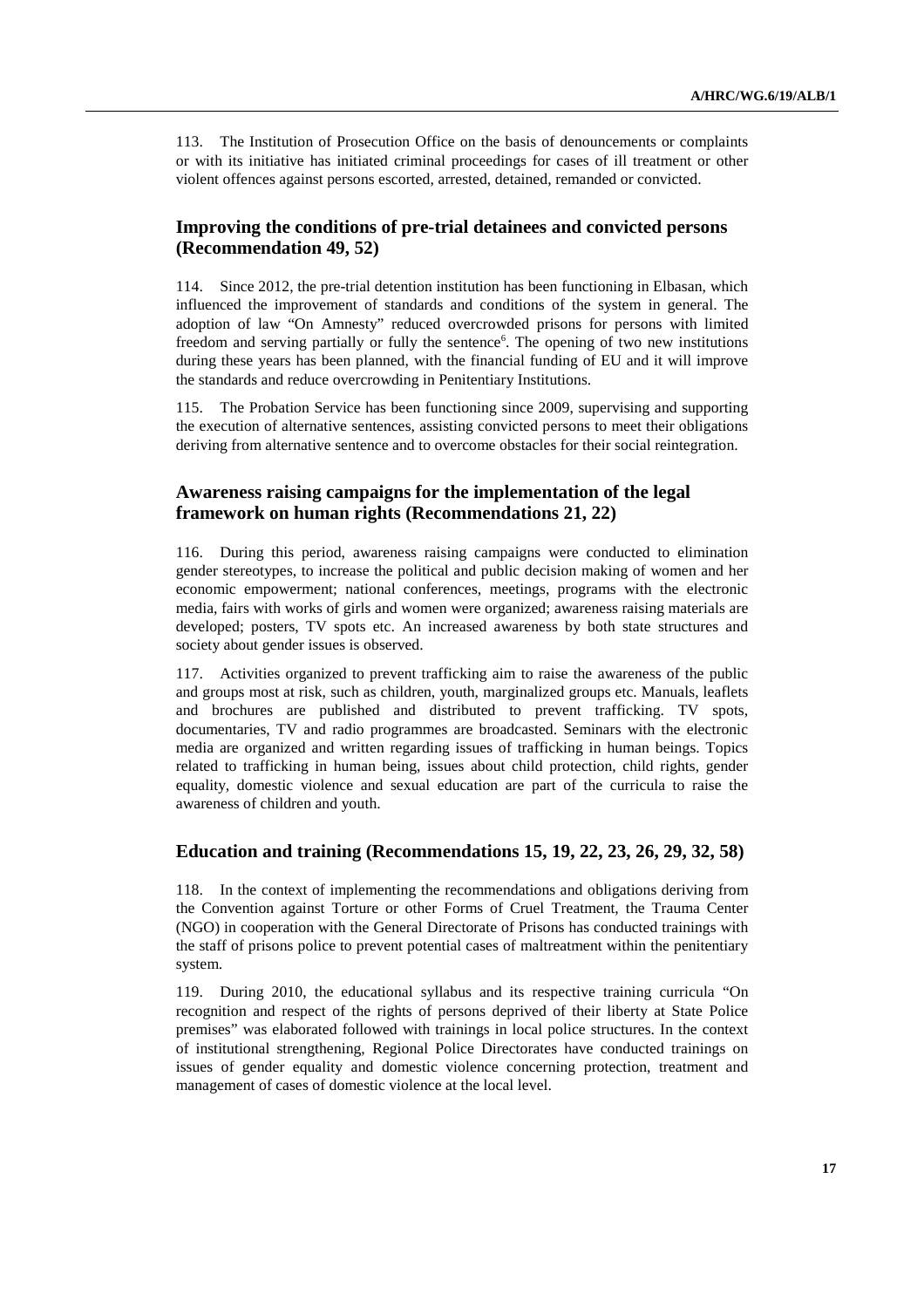120. State Agency for the Protection of Child Rights in cooperation with UNICEF has organized trainings in 12 regions of the country to raise the awareness of local stakeholders and to inform them of the new national policies for the realization of child rights.

121. Ministry of Education and Sports has allocated a special budget to organize trainings with teachers, psychologists and school directors working with children of Roma and Egyptian community as well as trainings with parents of Roma children, with the focus on "assistance to teach Albanian language".

122. Every year the School of Magistrate in cooperation with the civil society organizes for Police Structures, Prosecution Office and Courts numerous trainings related to the phenomenon of trafficking, getting to know the legal framework, understanding the phenomenon, its forms, consequences and mechanisms of actions to investigate cases of trafficking as well as in relation to aspects of prevention and protection of victims of trafficking.

## **National Strategy and measures to improve the living conditions and education of Roma (Recommendations 80, 81, 84)**

123. The Albanian Government is committed to implementing the National Strategy and Action Plan for the Decade of Roma Inclusion in order to improve the living standards of Roma community. An effective mechanism is set up to monitor and evaluate the progress at the national level of the National Strategy on Roma and the National Action Plan "Decade of Roma Inclusion" as well as the cooperation among institutions at the central and local level.

124. To this end measures are taken in the field of education, health, social protection and to increase access to social benefits, to apply special employment promotion programs for Roma community particularly for Roma women; for professional training; to set up community services for Roma children; to integrate Roma children in the street; to prevent and combat trafficking; to protect from violence; to inform families of benefiting from social protection system; economic assistance program; social care services etc.

125. Families of Roma community have priority to benefit from the social housing rental programs and low cost housing program (facilitated loan) and other small grants or funds from the state budget.

126. Tangible measures regarding education are envisaged in the Action Plan of Roma Decade: providing and promoting education in schools under pilot programs; applying the Instruction on reduction of school drop-outs to zero and the Instruction on creating opportunities to attend full time or part time the general high school or vocational training education. The plan for distributing scholarships within the approved quota is adopted, where the municipalities and communes to give priority to Roma pupils and students are recommended.

127. During this period, it was worked on the organization and functioning of courses against illiteracy in schools, attracting Roma children in pre-school classes, teaching different subjects during free classes, attending full time or part time general high school and vocational education. Since the academic year of 2011-2012, all Roma children in compulsory education get their text books for free. 20 special quotas are provided for certain cycles of public higher education in order to institutionalize supporting policies for this community in the higher public education and for the integration of these persons. This positive discrimination policy allows the inclusion of candidates from this community. Moreover, based on the relevant normative framework the candidates of this community are exempted from or pay reduced tuition fees.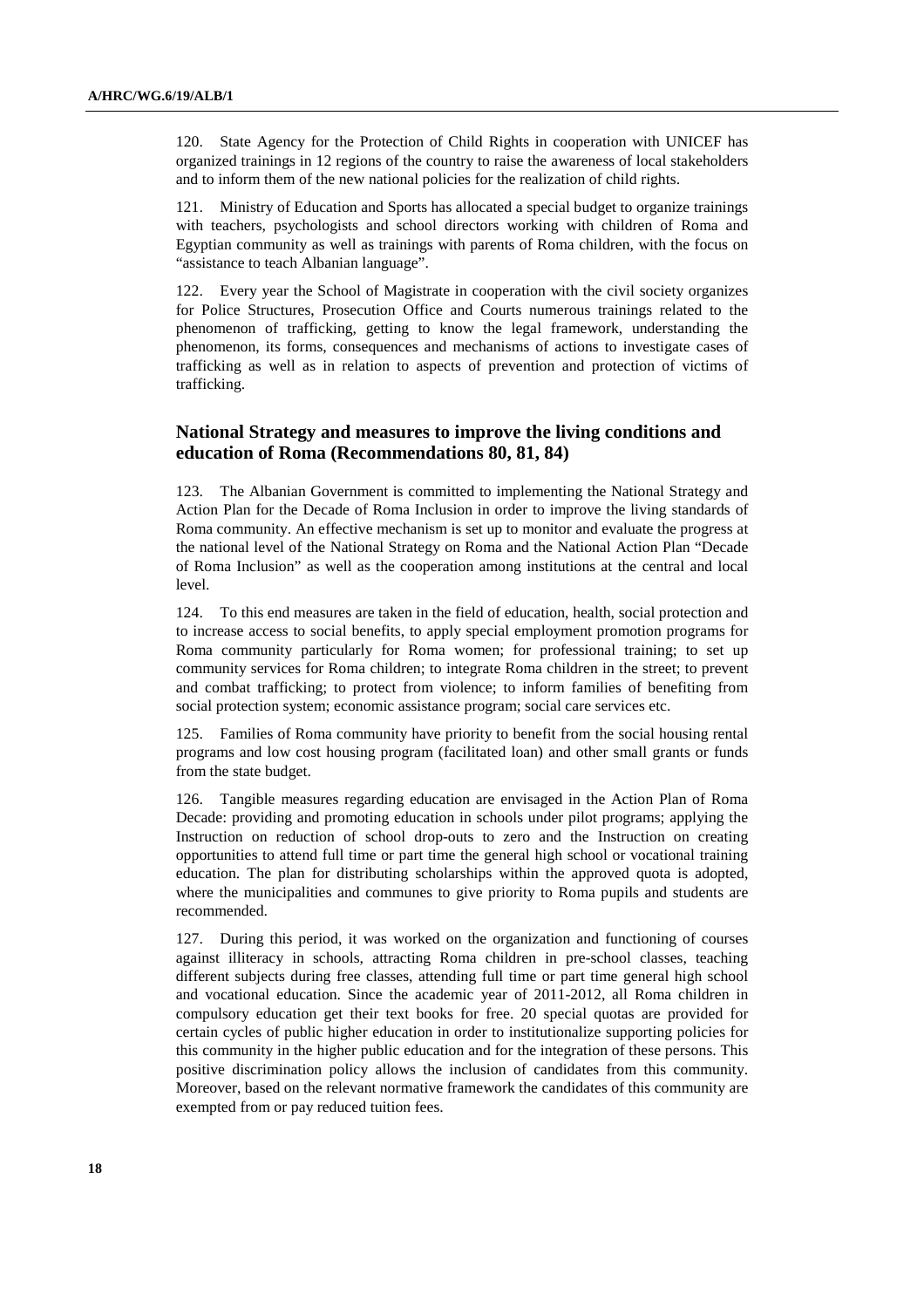128. Concerning health sector, immunization campaigns have been undertaken for Roma children, and periodical controls to monitor the situation and controlling the drinking water. Roma minority is included in primary health basic services including here the benefits from the system of referral to more specialized services.

129. As concerning employment, professional training and social protection, certain initiatives are undertaken to draft promotion and facilitation policies for Roma community with the aim of promoting their employment, qualification and training and their integration in the labor market. Unemployed Roma do not pay the registration fee to attend professional training courses provided by the Regional Directorate of Public Professional Training. Amendments to the law "On Social Assistance and Services" in 2011, provided that families of Roma community similar to families in need are exempted from the income estimate in order to be entitled to economic assistance.

130. Recently there has been an increase in the representation of this community in services provided by the Social Care Institution. In 2013 there has been an increase in the number of beneficiaries of economic assistance and social services provision from this category of the population.

### **Fight against corruption (Recommendations 27, 28)**

131. An important development was the voting in the Assembly for the removal of immunity for high state officials (2012). This amendment will better guarantee the process of equality before the law for all citizens and will significantly improve joint efforts for combating corruption. The Penal Code provides for the offences of passive corruptive actions of persons exercising official functions and high state officials or locally elected representatives.

132. Ministry of Justice has prepared a legal package regarding some amendments to the Civil Code which provides for the addition of a separate chapter "Liability of Corruptive Actions". There are five new provisions which sanction corruptive actions of persons who deform the performance of any task or behavior by asking, offering, giving/accepting directly/indirectly bribes or any other advantage. The Minister of Justice has recently asked assistance to the Venice Commission on legal and judicial reform.

133. Moreover, the Cross Cutting Strategy "On Prevention and Fight against Corruption and Transparent Governance (2008–2013)" is adopted. The priority and the general objective of this strategy is combating and progressively reducing corruption through: (a) reforms for its prevention; (b) strengthening the integrity of institutions and promotion of governance values; (c) comprehensive monitoring of corruption phenomenon, involvement of civil society and strengthening its role on combating this phenomenon; (d) administrative and legal punishment of corrupted officials. This strategy is based on a comprehensive integrated approach for combating corruption and following the best international, regional and domestic standards and practices in this area.

134. In this context significant improvements were made and the recommendations under the third GRECO evaluation are fulfilled. The government of Albania had expressed its commitment to proactively implement the anti-corruption strategy as part of the National Strategy for Development and Integration (NSDI). CoE PACA program has provided recommendations for setting up mechanisms to increase integrity and regulate conflicts of interest with regard to the administration of staff even in the education system. Furthermore the Albanian authorities are taking into consideration the Advisory Paper of CoE on shortand middle term measures on anti-corruption.

135. Since 2013, a portal is opened in the website of the Ministry of Justice to denounce cases of corruption, treated with priority by the responsible structures.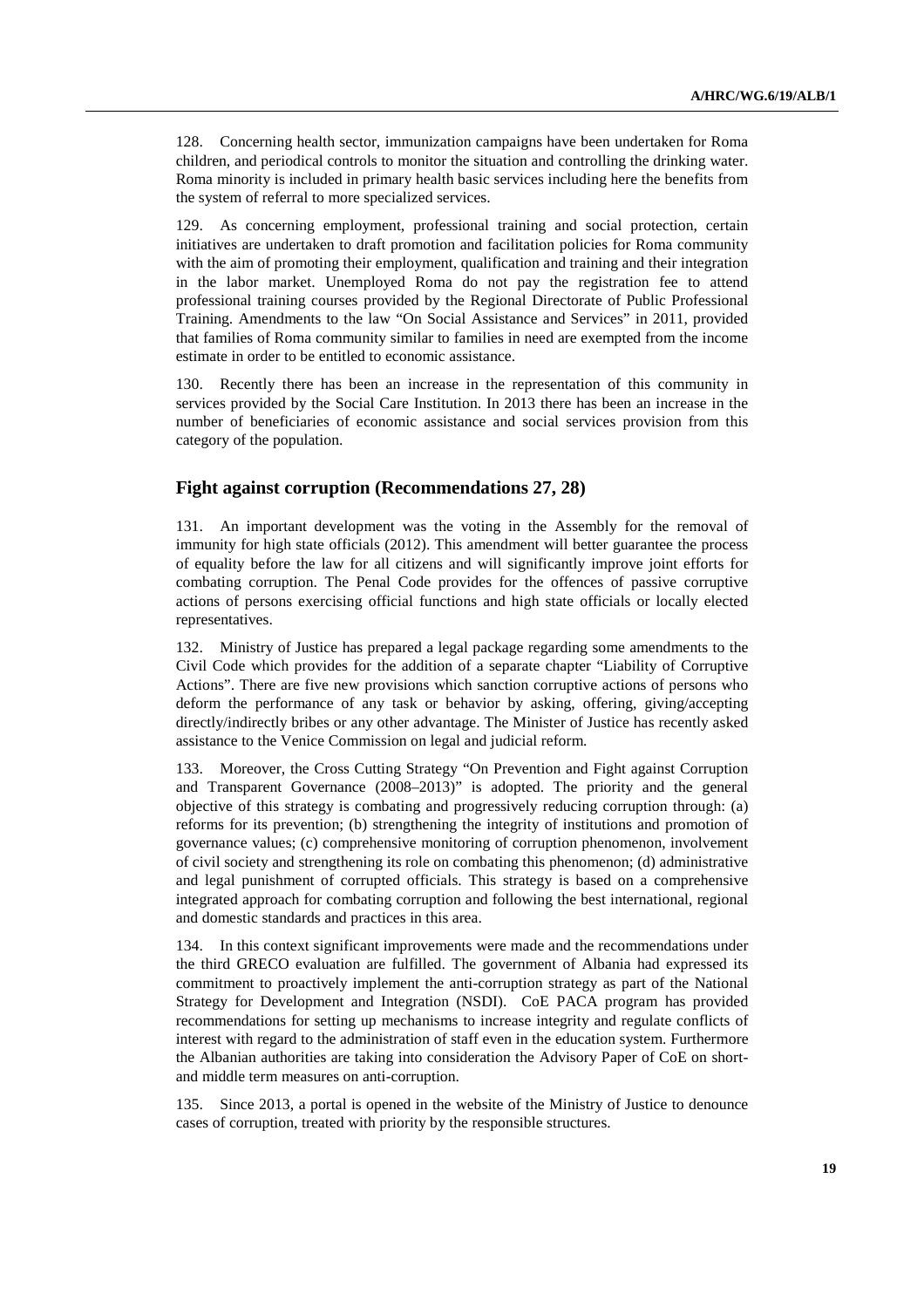136. Regarding the institutional framework for combating corruption, the National Coordinator against Corruption of Civil Servants is established, a task designated to the Minister of State on Local Issues. This structure undertakes legal and institutional initiatives, coordinates, monitors and reports on the application of state policies against corruption. Joint Investigative Units, at the structures of Judicial District Prosecution Office, aim at increasing the quality of investigation and prosecution of offences in the area of economic crime and corruption, as well as pressing charges and sending offenders to court.

137. The Ombudsman Office has signed a series of agreements/memorandums with national and international institutions to strengthen the rule of law, combat against corruption, economic crime and conflict of interests.

## **Measures for service provision to people with disabilities, in different areas, reliable statistical data (Recommendation 20)**

138. The rights of Persons with Disabilities (PD) are guaranteed by the Constitution of Albania and by the existing legal framework. Law "On Social Assistance and Care" provides for services for this category, including financial assistance, treatment in public and private care facilities. The legislation in the field of education guarantees the right to education and creates opportunities according to their needs. Law "On Mental Health" addresses the right of persons with mental disabilities.

139. The Labor Code prohibits any form of discrimination in employment and professional training of this category. They are entitled to work in appropriate working places conform to the observations of the Medical Assessment Commission.

140. Law "On Promotion of Employment" provides support for employment, consultation and qualification of persons with disabilities, *inter alia*; it provides that one of 25 employees should be a person with disabilities. In this case the employer of a disabled person can claim subsidy from the Employment Office. The salary of this persons is exempted from taxation.

141. Law "On Protection from Discrimination" is also a positive step toward their protection. Law "On Legal Aid" provides free legal aid to different categories, including persons with disabilities, in civil, criminal and administrative proceedings.

142. Social protection measures include: raising their salaries, payments for their caretakers, extending the social service network, their integration into daily life, providing a favorable environment for their support etc. Residential social services for people with disabilities in Albania are provided in 6 centers, located in 6 cities.

143. A number of strategic documents address issues related to persons with disabilities, such as: National Strategy for Development and Integration (2007–2013), National Strategy on Persons with Disabilities (2006–2015), Cross Cutting Strategy on Social Inclusion (2007–2013), Strategy on Social Protection (2007–2013), Strategy on Employment and Professional Training, National Strategy on Education, Strategic Plan 2012-2015 of the Commissioner for the Protection from Discrimination.

144. In 2013, is being drafted a National Action Plan for the implementation of the Convention. Regarding statistical data, there are about 120 thousands persons with disabilities, consisting 4.2% of the population.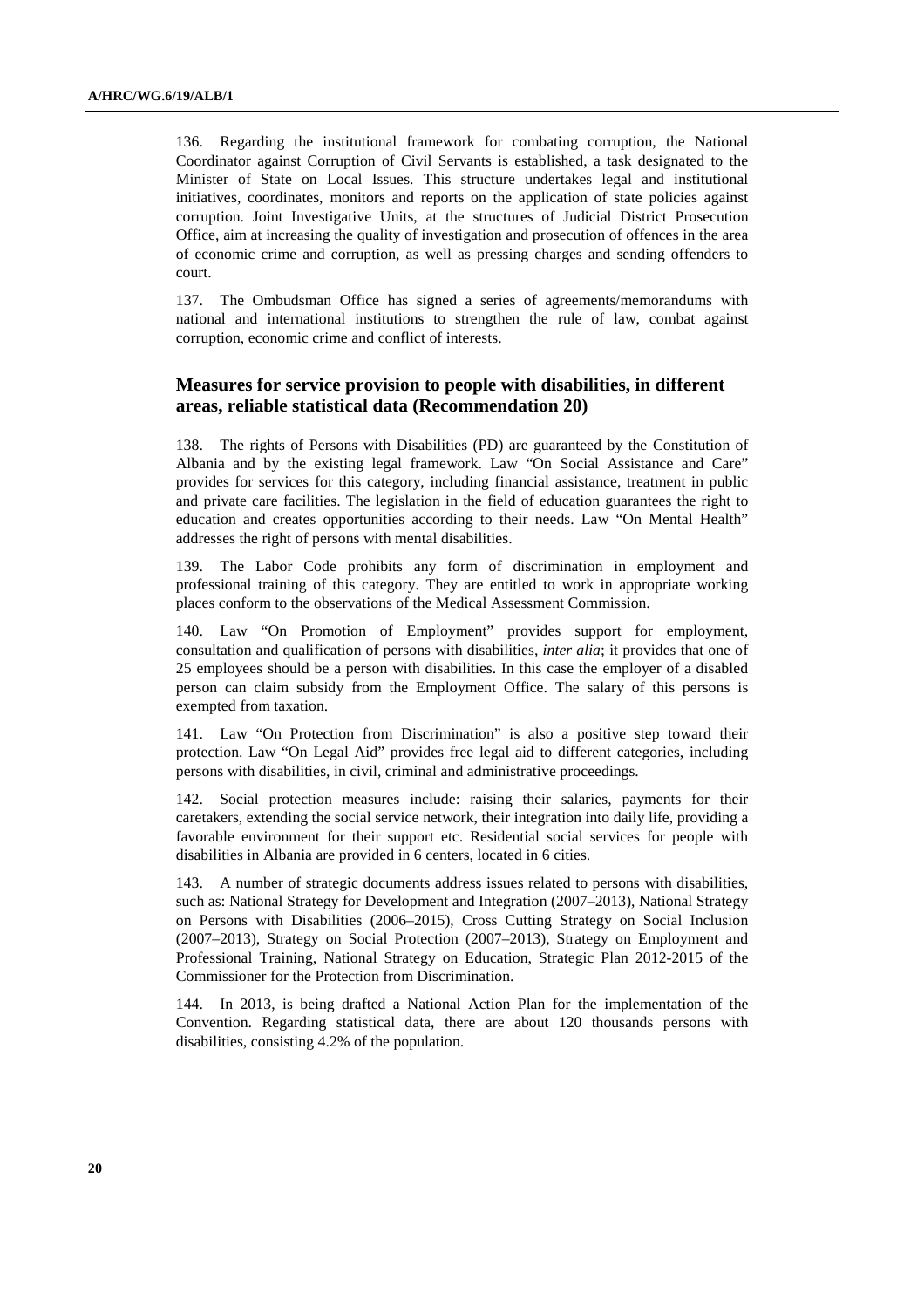## **Measures for consolidating the right to property (Recommendation 70)**

145. Law "On the Registration of Immovable Properties" was adopted in 2012 with the aim of guaranteeing the right to property.

146. The Cross Cutting Strategy "Reforms on the Field of Property Rights 2012-2020", is based on the political will to fulfill the existing international standards and to balance the interests and needs of different stakeholders in society. The Strategy principles are related to public interest, fair compensation, principle of justice, proportionality and social state, with the principle of legal assurance and clarification of legislation as fundamental conditions to strengthen the fundamental rights in line with the country development and attracting foreign investments.

#### **Blood feud (Recommendation 57)**

147. Due to the high social risk that the offence of blood feud bears, the recent amendments to the Penal Code in 2013 provided for an increase in the sentence for this offence.

148. The State Police has undertaken the necessary steps, outlined in periodically drafted plans on detailed measures, to prevent the phenomenon of blood feud. Children are the most affected category from the phenomenon of blood feud. In this direction, the responsible state institutions in cooperation with the actors of civil society have undertaken the necessary steps to identify children in isolation, who are outside of the educational system and to coordinate services to guarantee their denied rights, so that the phenomenon is reduced.

149. Moreover, the National Reconciliation Committee organizes the reconciliation process in all districts of the country through yearly expeditions, in order to develop dialogue among families in blood feud and prevent murders.

#### **Minorities rights (Recommendations 83, 85)**

150. The Constitution and the legal framework guarantees the minorities rights without discrimination of national and ethno-linguistic minorities. The relevant institutions are committed to draft and implement a road map to improve legislative and policy framework as regards respect for and protection of minorities.

#### **Freedom of expression and press (Recommendation 75)**

151. Albanian Constitution guarantees the right to freedom of expression, freedom of the press and the prior censorship of the media is prohibited. The need to amend the legislation in the field of broadcasting came as a result of the development of electronic media services. The Law "For audio-visual media" (adopted in 2013) regulate broadcasting activity, in compliance with the recommendations of the CoE, as well as the *acquis communitaire* and provides improvements in the field of electronic media broadcast.

#### **Invitations for special procedures (33–37)**

152. Following the permanent invitation of 2009, in the context of Special Procedures Mechanism, Special Rapporteur on extra-judicial executions, Mr. Philip Alston and Special Rapporteur on the human rights migrants, Mr. Jorge Bustamente, visited Albania. Upon